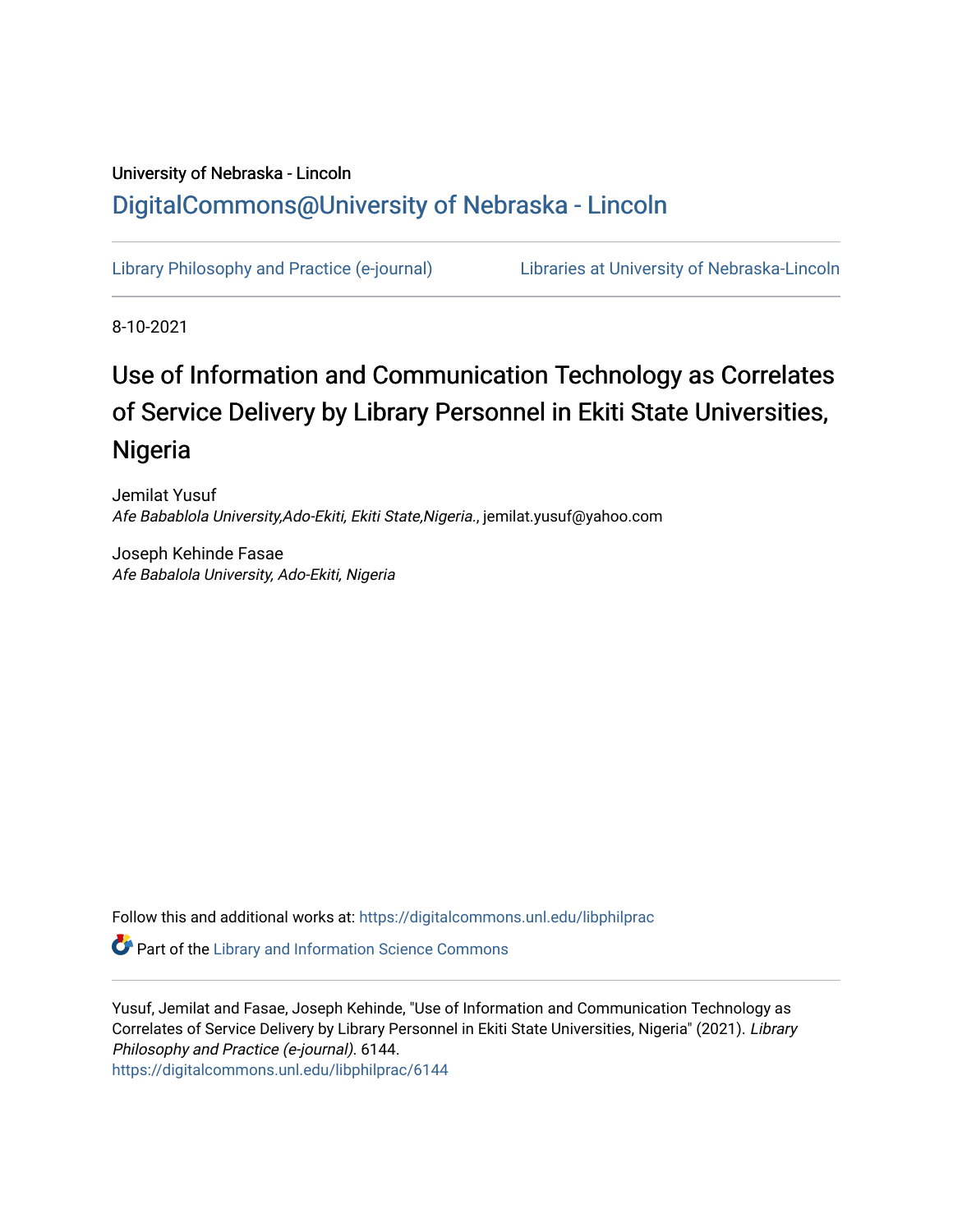# **Use of Information and Communication Technology as Correlates of Service Delivery by Library Personnel in Ekiti State Universities, Nigeria**

Yusuf Jemilat

Afe Babalola University Ado-Ekiti, Nigeria

jemilat.yusuf@yahoo.com

&

Fasae Joseph Kehinde

Afe Babalola University Ado-Ekiti, Nigeria

kennyfash2000@gmail.com

## **ABSTRACT**

The study aims to examine the nexus between ICT use and service delivery in the Universities, in Ekiti State, Nigeria. The descriptive survey research design was used for the study. The population consists of one hundred and fifteen (115) Library personnel in the three universities in Ekiti State. The library personnel were all selected using the total enumeration technique due to the small size of the population. A self-structured questionnaire was the research instrument and data collected were analysed using percentages and mean. Finding shows that the ICT facilities used for service delivery in university libraries are photocopier, printer, computer, OPAC, Internet services, and scanners, among others, while the frequency of using the ICT facilities is moderate ( $\bar{x}$  = 51.35). The study discovered that the circulation of new arrivals services was the leading services delivered, followed by current awareness, and the selective dissemination of information, among others, by the staff of the libraries. Information and Communication Technology use is germane to effective service delivery by library personnel. Thus, librarians must become higher system thinkers and fully equip themselves to work in digital and computer environment. Based on the findings, recommendations were made.

**Keywords:** ICT use, Library personnel, Service delivery, University, Nigeria, Libraries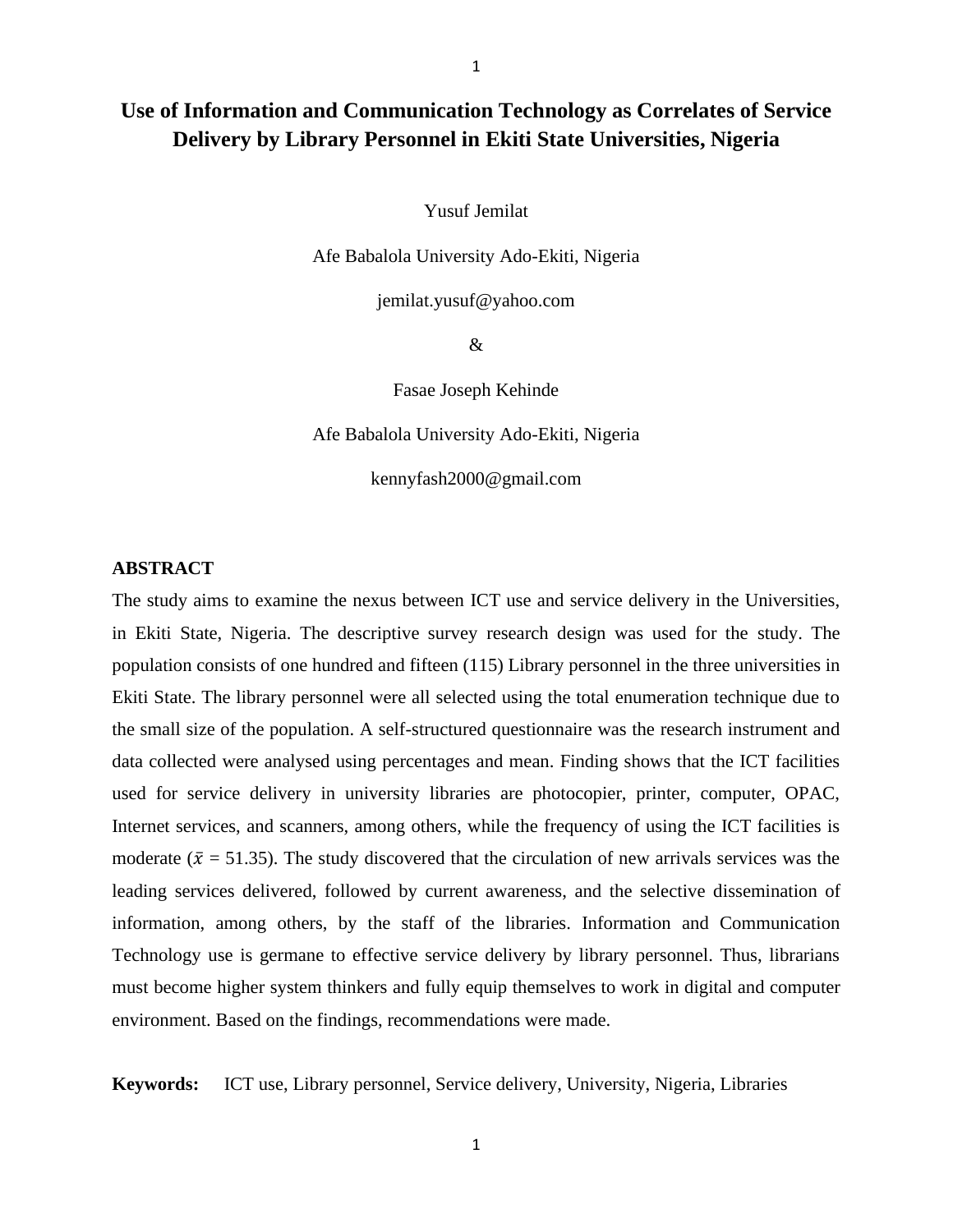#### 2

#### **Introduction**

A university is an institution of higher (tertiary) education and research which awards degrees in various academic disciplines. Universities typically provide undergraduate and postgraduate education, and it is also a place where enquiries are pushed forward, discoveries verified and perfected, and error exposed by collision of mind with mind, and knowledge with knowledge. Hence, a university library is established to serve two complementary purposes: to support the curriculum, and to support the research of the university, faculty and students. It supports university functions of teaching, learning, research and community services in a way that is consistent with and supportive of the institution's mission and goals. This is achieved through the acquisition of relevant information materials, processing, organising, preserving and disseminating them to the library users to enhance learning, teaching and research activities of the university community.

The university library's most powerful asset is its staff. Library personnel have the power to change lives and build community but to do this, they have to leave their desks, leave their buildings and show the community what a powerful tool they are. Library personnel can be categorised into professional and para-professional staff. The professional staff are librarians who have Bachelor Degree, Master Degree, or Doctors of Philosophy (Ph.D.) in Library Studies, Library and Information Science, or in related discipline. The holders of the professional staff are responsible for the execution of professional duties such as cataloguing and classification, abstracting, indexing, selection and acquisition of library resources, administrative responsibilities and provision of consultancy services. The para-professionals are the personnel who possess diploma or certificate of library studies or its equivalent. This category is referred to as "library officers" and they assist the professional staff in preparing worksheet for cataloguing and classification, registration of new users, shelving, shelf reading and attending to various users by satisfying their need at the circulation desk, and as well assist in the delivery of various services.

Service delivery is a business component that defines the interaction between service providers and clients in which the provider offers services, as information or as an activity, and the client finds value or loses value. Therefore, good service delivery should provide clients with greater value (Ekere, Ewulum, Eze, Okpala, & Ebobo, 2019). Service delivery by library personnel in university libraries is fundamental to the quality of university education. The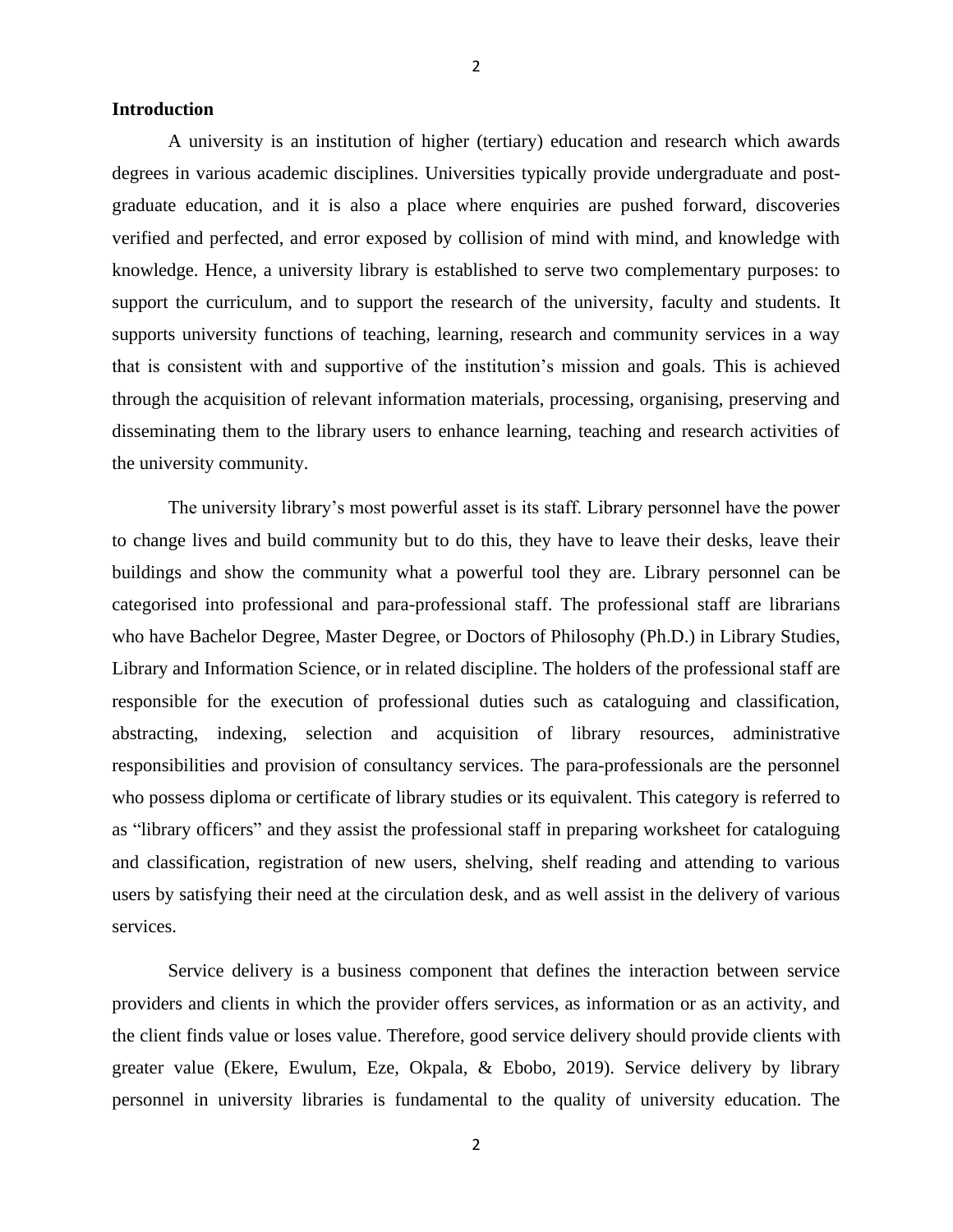objective of service delivery in university libraries is to ensure that the information needs of users are met through effective and efficient provision of information services and resources in the library, for research, learning, and teaching. Mbofung and Popoola (2014) described library service delivery as that which involves individuals, who have expectations of the library and information science professionals in such ways as how they relate and behave towards the users, colleagues, their organisations and the entire society. In the practice of librarianship, service delivery is determined from the types of services rendered in the library and how it is rendered. Traditionally, libraries provide information to their users as well as carried out their duties such collection development, user instruction, reference services and current awareness services manually. However, it has been observed that over times, the service delivery is now changing due to the advent of Information and Communication Technology. Nigerian universities and their libraries, in their roles as knowledge creators and gatekeepers of knowledge, are rapidly witnessing the application of various information and communication technology (Ojedokun, & Victoria, 2015).

Information and communication technology (ICT) is a diverse set of technological tools and resources used to communicate, create, disseminate, store, manage information and promote human activities (Awotona, 2019). These technologies include; computers, Internet, printer, scanner, photocopy machine, binding machine, laminating machine, broadcasting technologies (radio, public address speaker and television), projector and telephony among others, and are widely used in today's education field most especially universities libraries. Furthermore, Agboola and Shaibu (2019) define ICT as the application of computers and other technologies to the acquisition, organization, storage, retrieval and dissemination of information. However, this definition has been expanded to include any device and application used to access, manage, integrate, evaluate, create and communicate information and knowledge (Agim, Iroeze, Osuji, & Obasi-Haco, 2018).

ICT has changed our world and ways we do things, which bring us not only great benefit but also tough challenges of quickly adapting to new trends (Amuche, & Solomon, 2014). It has changed library operations and revamped many operations. ICT has become an indispensable educational tool in Nigerian university libraries for teaching, learning and personal development of users, both staff and students. It therefore behooves the university librarians to ensure that the method with which library users are taught to use library ICTs are firmly rooted within the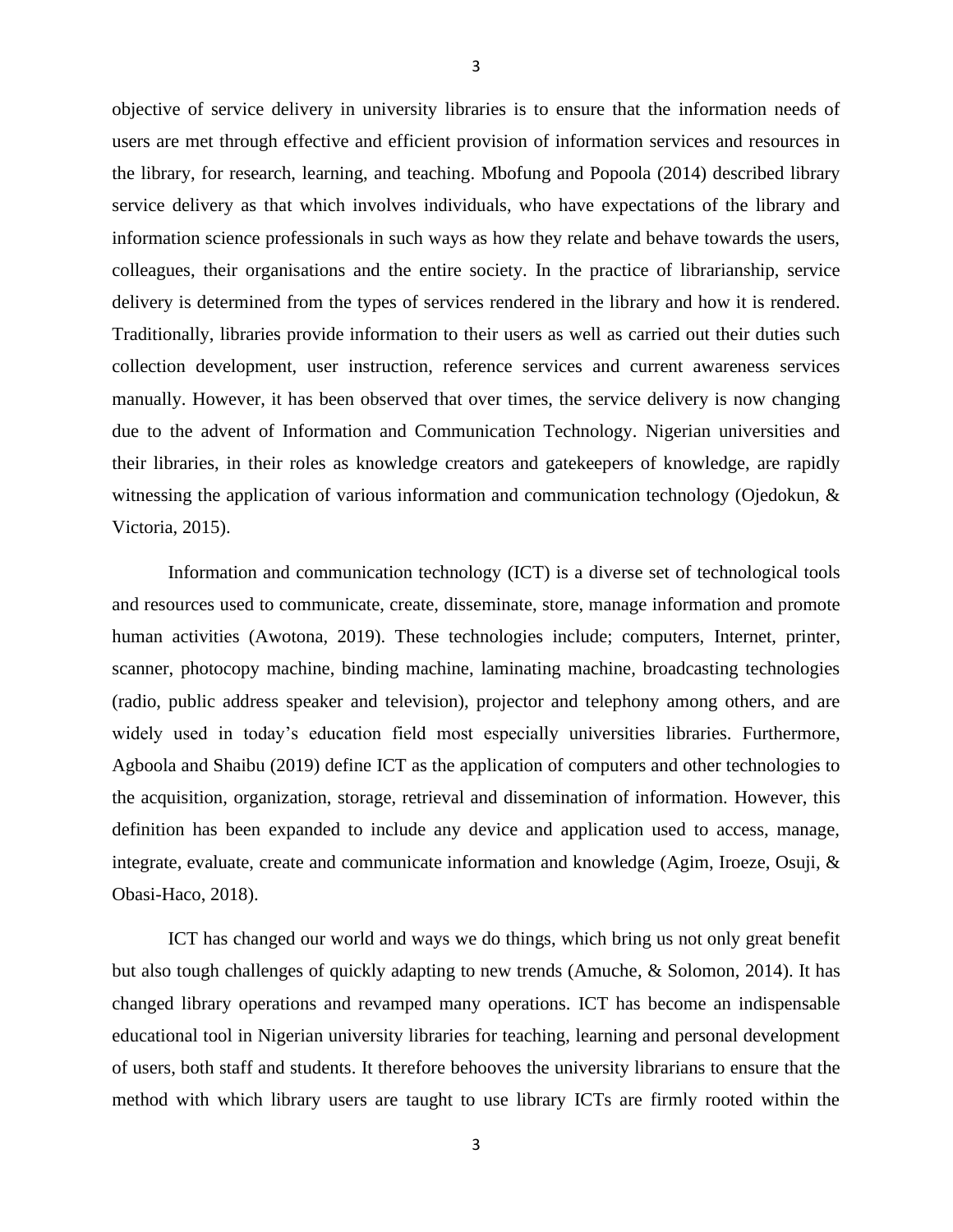relevant subject for academic purposes. They should be able to assist library users to search for and find high-quality information in a fast and effective manner. In the present age, besides using the new tool to fulfill the traditional roles of the library, librarians, as the managers of libraries evolved some new practices in the profession. Some of the new developments include digital 9 environments for information acquisition, processing and dissemination. As a result of the digital technology introduced into the profession, such nomenclatures as Internet librarians, digital librarians, cyberians or Weberian, were attributed to the emerging librarians. These are librarians that have acquired the new literacy skills in the manipulation of the ICT tools for information service delivery to the library clientele.

However, it has been observed and established that most university libraries fail to render adequate and quality services as they have not totally integrated the use of ICT in their service delivery. The university libraries in most part of Nigeria no longer deliver effective library services and the services rendered is not only inadequate but worrisome due to their inability to integrate the use of Information and Communication Technology (ICT) into their services. Also, where these ICT facilities are available, they are moderately used due to lack of technical know-how and poor maintenance by library personnel in the libraries. This study therefore takes its root from this and designed to examine the use of information and communication technology as it correlates to service delivery by library personnel in universities in Ekiti State, Nigeria.

#### **Objectives of the Study**

The main objective is to examine the use of information and communication technology as correlates of service delivery by library personnel in Ekiti State universities, Nigeria. The specific objectives are:

- 1. to find out the purpose of using ICT facilities by library personnel in university library in Ekiti State;
- 2. to determine the ICT facilities used for service delivery in Ekiti State Universities library;
- 3. to access the frequency of use of ICT facilities for service delivery by library personnel in Ekiti State Universities library; and
- 4. to find out the services delivered using information and communication technology by library personnel in Ekiti State Universities library.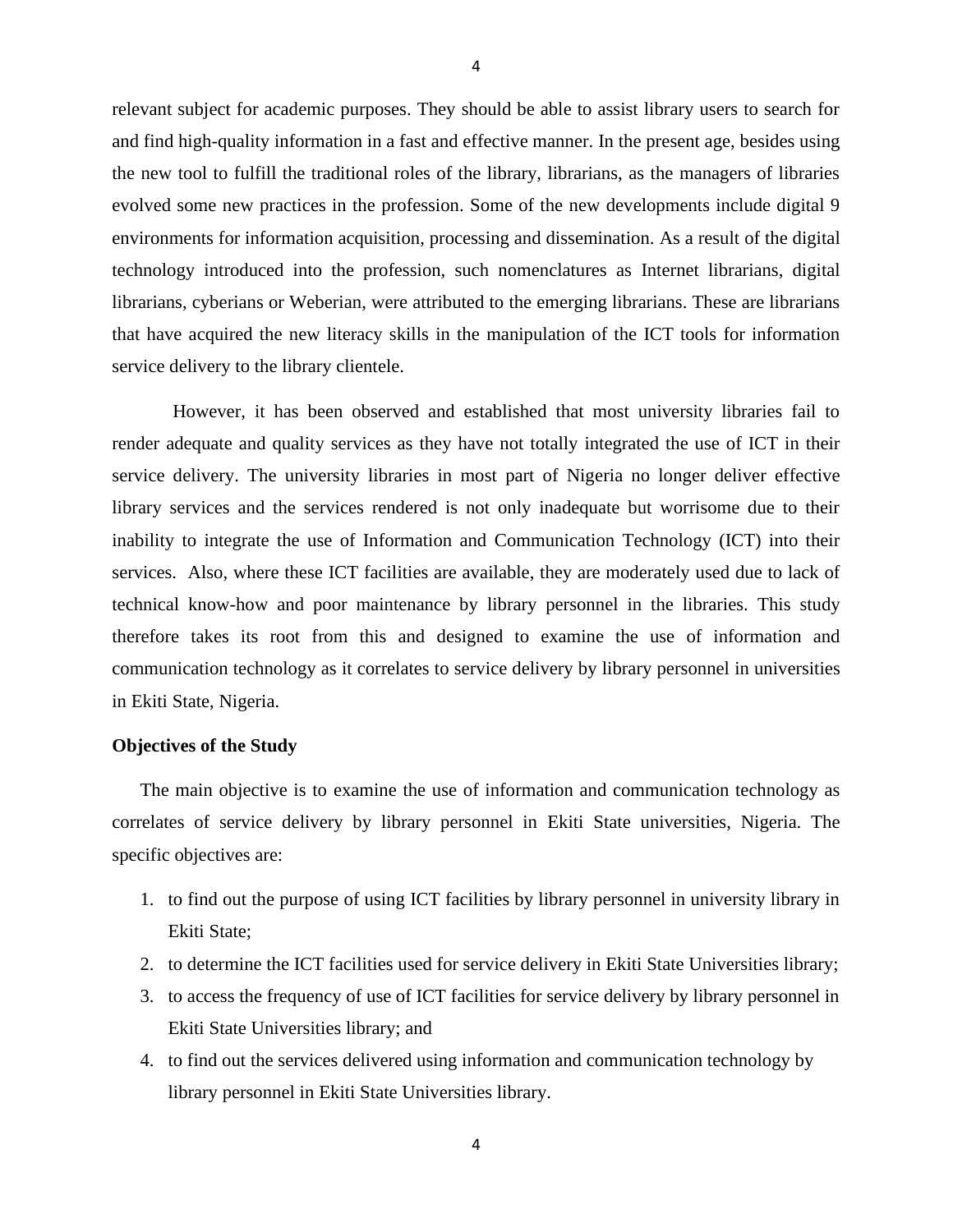#### **Research Questions**

The following research questions will guide the study:

- 1. What are the purposes of use of ICT facilities by library personnel in university libraries in Ekiti State?
- 2. What are the ICT tools used for service delivery in university libraries in Ekiti State?
- 3. What is the frequency of use of ICT facilities for service delivery by library personnel in university libraries in Ekiti State?
- 4. What are the services delivered using information and communication technology by library personnel in university libraries in Ekiti State?

# **Review of Related Literature**

Attempts were made here to peruse related works of other authors on use of information and communication technology and service delivery by library personnel. This section is however broken into sub-sections.

# **1. Theoretical framework-** Technology Acceptance Model (TAM)

The Technology Acceptance Model (TAM) has been the most influential and widely adopted model to predict the acceptance and use of various learning technologies. This is because the model has a solid theoretical basis and has sufficient empirical support. When used effectively, the model can save an educational institution the risk of investing in technology that may remain neglected or grossly underutilized. In particular, the model establishes that three factors influence the choice of users to accept a technology: the attitude towards the new technology, the perceived ease of use and the usefulness of the new technology (Venkatesh, & Davis, 2000). The model suggests that when users are introduced to a new technology, a number of factors influence their decision on how and when to use it. These factors are behavioral intentions, perceived attitude and usefulness of the system, perceived ease of use of the system, individual intention, and the condition of facilitation or organization. According to the Technology Acceptance Model (TAM), the user's attitude is believed to be influenced by two main beliefs: perceived utility and perceived ease of use, which in turn have a direct influence on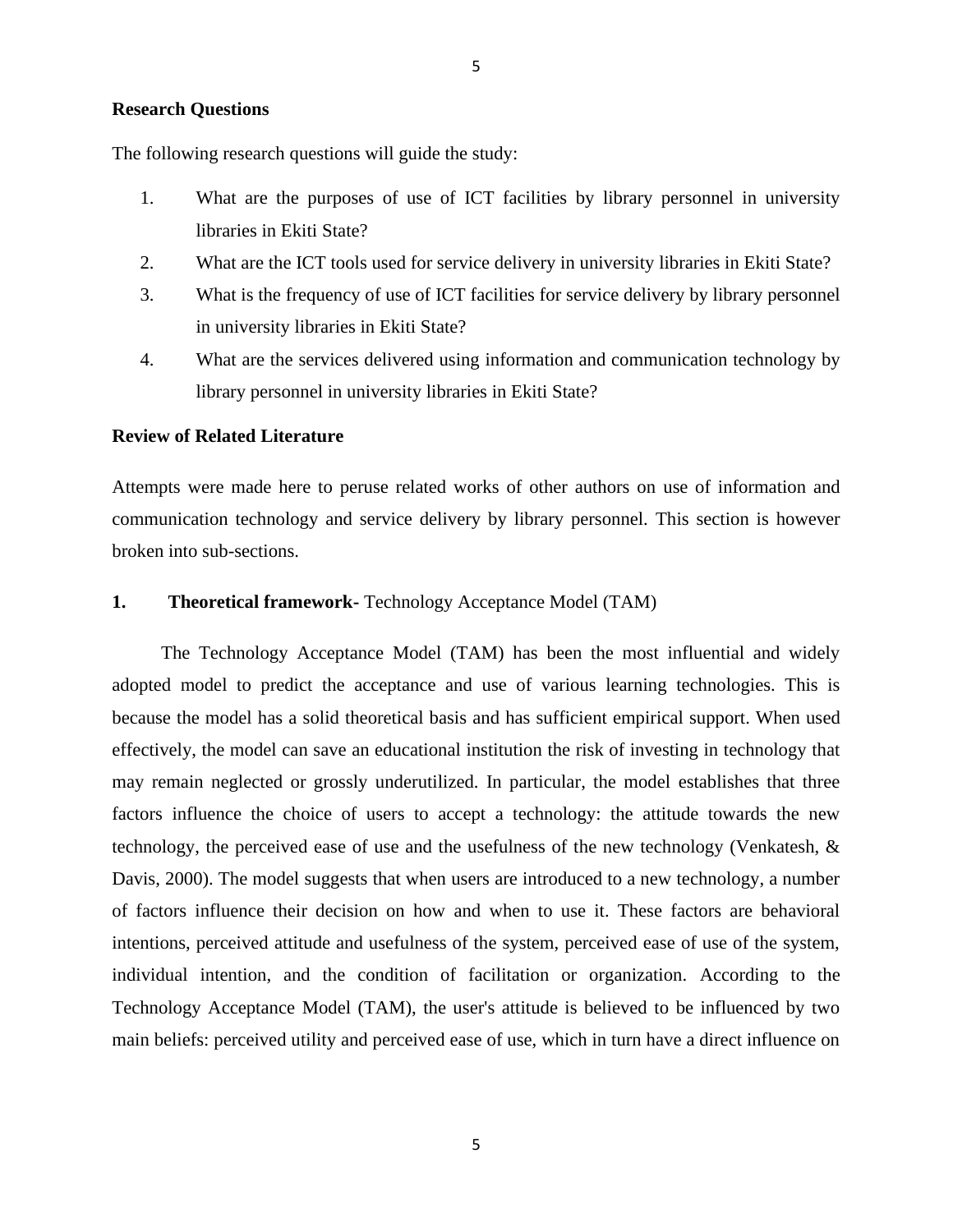

the attitude toward the use of the system device, which ultimately leads to the use of the system.

## **Figure 1: Davis' Technology Acceptance Model (TAM)**

According to Davis, the element of perceived utility (PU) is relevant to the study because library users believe that the use of a computer system has linked them to a local database or the Internet, phones and other electronic devices to search and retrieve. Information electronically improve one's academic and professional activities compared to traditional methods of searching for information in libraries. Perceived Ease of Use (PEOU) is another element of the theory relevant to the study. The ability of library staff to accept and use electronic devices will facilitate their usefulness and influence the provision of library services. The efforts used to provide effective and efficient library services is automatically improve with the use of technology. Furthermore, the use of technologies in the provision of educational services has been among educators for quite some time. The literature indicates that the electronics industry has always put pressure on the education system to accept and use technologies not only in teaching and learning, but in support of other services within the school system (Venkatesh and Davis, 2000) . Therefore, the researcher adopted this theory due to its relationship to the problem under consideration.

#### **2. Other Reviewed Literature**

The effectiveness of library services today largely depends on Information and Communication Technology (ICT), such that libraries with necessary infrastructural capabilities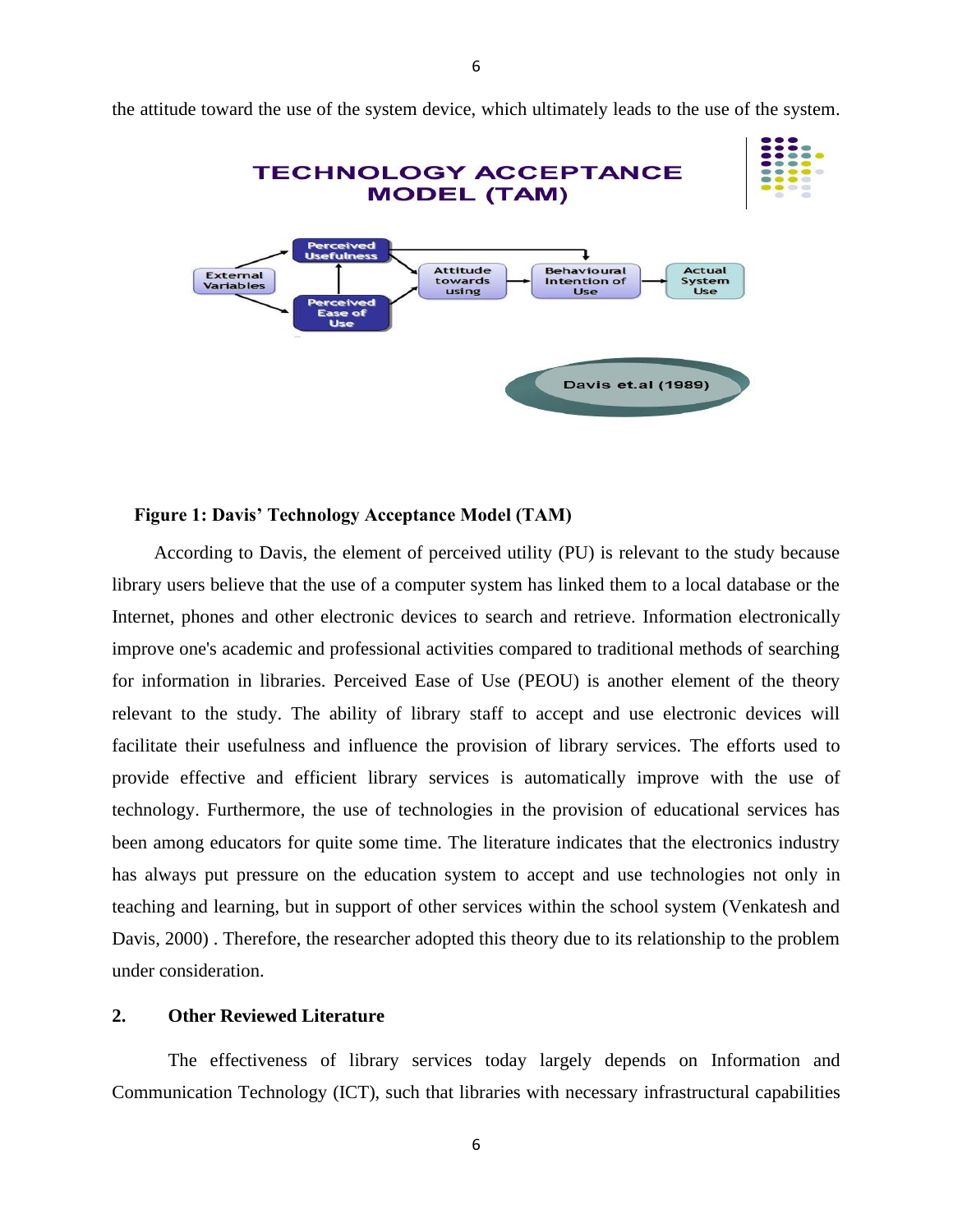can tap the ICT skills of their staff for development (Oyedokun, Oyewumi, Akanbi, & Laaro, 2018). There are many benefits of using ICT in libraries, as it has increased easy access to information and offers a platform for library collaboration and interoperability, being a true tool for e-learning around the world (Oyedokun, 2018) in Oyedokun, Oyewumi Akanbim, & Laaro, 2018). The researchers also noted that it also provides better management of library operations by improving library productivity, operations and services. The literature argues that the application of ICT in libraries, according to Chukwueke and Onuoha, (2019), is of utmost importance for its many benefits. Among these advantages are; increase the effectiveness and efficiency of library services, reduce access times, information location and retrieval, save physical space in the library, etc. ICT has accelerated e-librarianship with diverse library facilities and services for users. The idea of Online Public Access Catalogue (OPAC) electronic libraries, hypertext and teleconferencing for the use of libraries and information services has become universal. Innovative scientific advances have profoundly influenced libraries, and virtually all activities carried out in a library have been taken over by electronic mechanization and telecommunications (Wawu, 2019).

In order for libraries to remain relevant to their customers, libraries must follow the fundamental business way, which is to deliver what their users requested for in the best possible way (Kodama, 2013). To make this possible, the Asia Pacific International Conference on Digital Libraries [ICADL] (2010), highlighted that the skills needed for library staff will help shift their services away from user-centered books. As ICT plays an important role in almost all university library operations, as noted by Dhanavandan and Tamizhchelvan (2014), these libraries have no choice but to change their services and modernize their operations to adapt to new technologies. Aina (2004) postulates that there is efficiency in the organization of resources, as the delivery and dissemination of information have become effective and easy. Repetitive and routine activities in the library have been eliminated. Libraries are playing a very important role in facilitating access to global information and knowledge resources using ICT.

Various studies have been conducted on the ICT and library service delivery, where scholars have reported varied outcome depending on the circumstances. Singh and Arora (2015) found out from a study which investigated library services and their resources in the State of Haryana, India, that all the university libraries offered a range of services which included current awareness service, selective dissemination of information, photocopy service, bibliography service, document delivery service, interlibrary loan (ILL) service, reference service, circulation,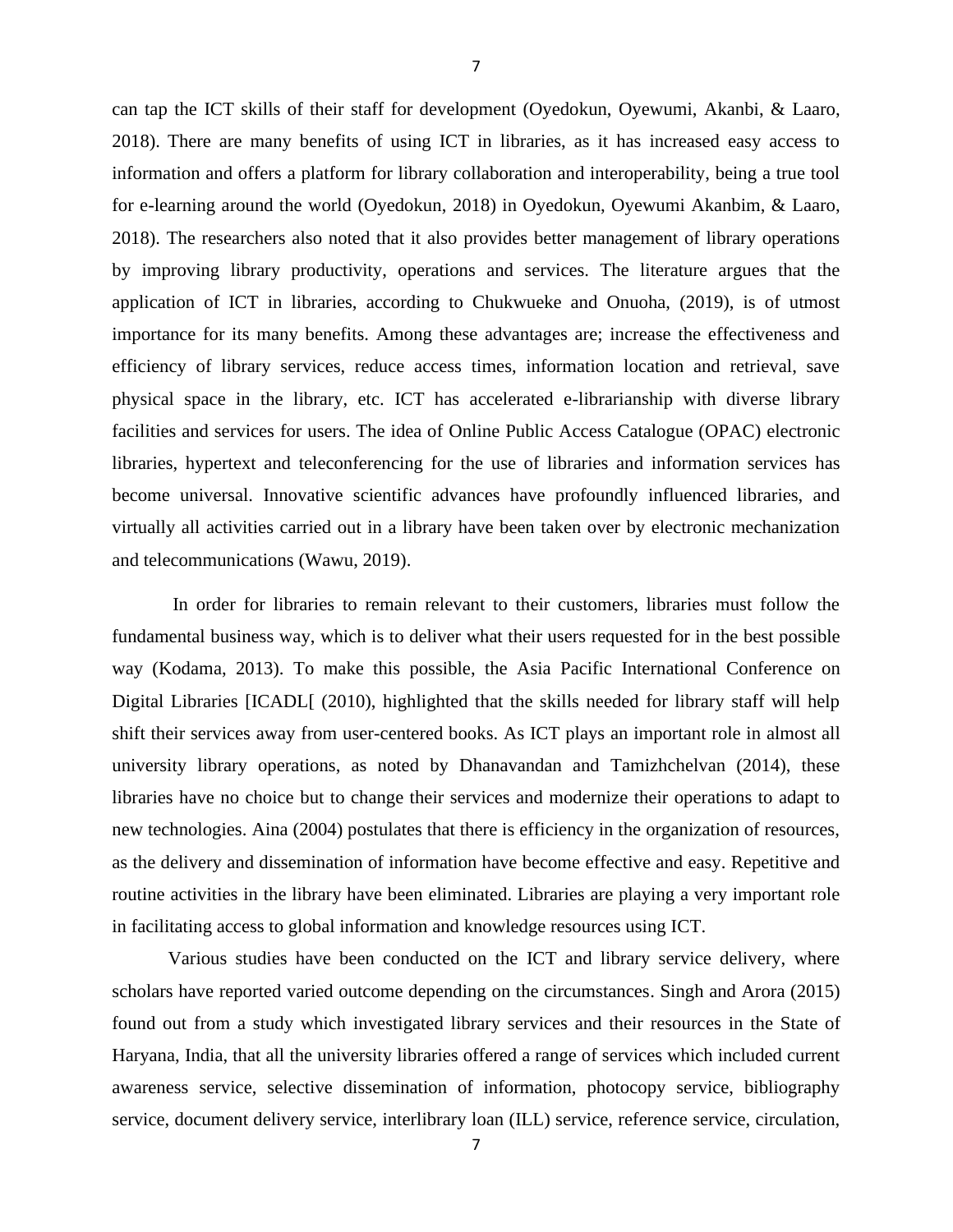membership, OPAC/Web OPAC services. Saini (2014) opined that document delivery service is useful for users because it eases use and speed up delivery factors. Saini recommended that to improve the quality of their services, librarians needed to collaborate with other neighbouring libraries in addition to document delivery centres to provide access to the resources.

In another study by Mairaj and EL-hadi (2012), conducted a research on the availability and use of ICT resources in Medical libraries in Pakistan, where medical libraries in Lahore were surveyed. They reported that ICT resources used in these medical libraries include computers, scanners, DVD barcode reader, fax machine, multi-media projectors, software and databases, Internet access, and library website, while digital subscriber's lines are mostly used in this library. In other words, as the library continues to redefine its role in the digital environment, it needs to leverage its strengths and innovate to create responsive and affordable services (Sahin, 2006). Fidelis (2018) study investigated the application of Information and Communication Technologies (ICTs) in supporting innovative services at the University of Dar es Salaam (UDSM) Wilbert Chagula Library. Seven Heads of Sections, ten academics, thirty administrative and, two ICT staff, and the Director of Library Services were used. The results show that virtual desk services are the services mostly performed by the staff (72.5%), followed by provision of electronic resources and databases (70%), and chat with a librarian (65%). Other tasks mentioned by considerable percentages were literature searches (52.5%), QR code access to resources (50%), ask a librarian (27.5%), and institutional repository was the least (22.5%). Haneefa (2007) studied the application of ICT in special libraries in Kerala, India. In the study, she found that the library catalog was the most popular area for automation.

In Nigeria context, the advent of ICT to the global scene according to Ademodi and Adepoju (2009), caused a revolution in libraries and this has changed the ways and patterns in which information services is been delivered. Mommoh and Emmanuel (2019) opined that the essence of ICT utilization for service delivery in libraries is to improve the quality of services provided by staff to the library users. Osuchukwu, Obuezie and Ogwuche (2017) conducted a study on availability and utilization of Information and Communication Technology facilities in Madonna University library, Nigeria. The impact of ICT in libraries cannot be over-emphasized, as there is no section of library operation or practice that has not been shaped and reshaped with the introduction of ICT (Oyedokun, Oyewumi, Akanbi, & Laaro, 2018). The findings of the study showed that the ICT section has resources and facilities that are available which students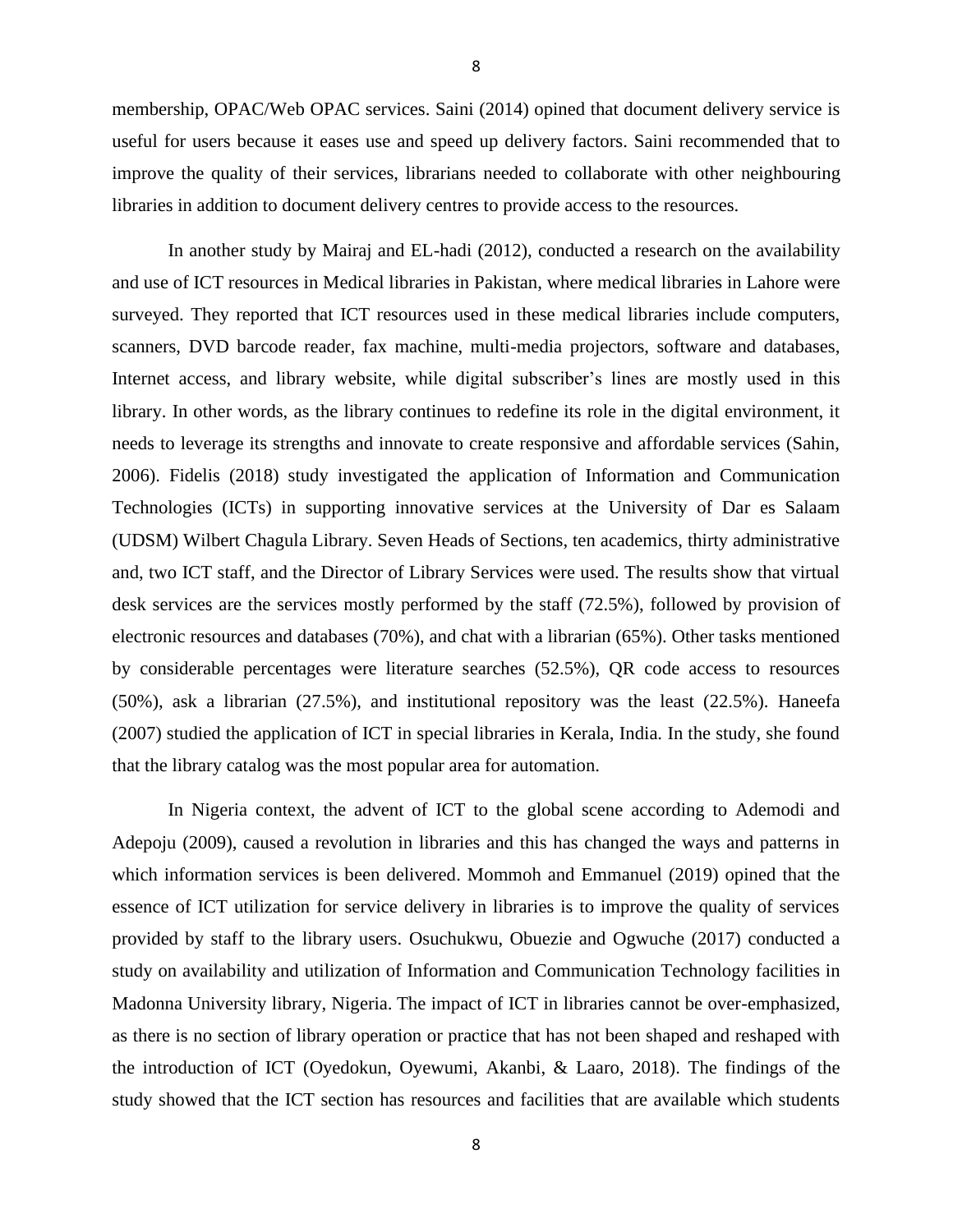utilized to a certain extent. The available ICT facilities include computers, Internet, photocopier, flash drives, scanner, CD-ROMs, e-mail services, as well as institutional website. It also showed that students utilized the ICT facilities and resources available frequently and to a very great extent. Although, there are issues as some ICT facilities are not available, thereby not utilized by the students.

Akpoo's (2019) survey on application of ICT for effective library service delivery in academic libraries in Benue State discovered ICT resources were applied in areas like ordering, classification, bibliographic searches, registration of users, interlibrary cooperation, book reservation, charging and discharging of library materials, receipt of order, library statistics, among others and extent of application was significantly high. Onoriode and Ivwighreghweta (2011) have chosen a modern technology for the library which includes computers, for example desktop, laptop, I-phone, I-pad etc., and peripherals such as keyboard, speakers, barcode readers, printers etc. Network equipment and cables such as Cat-5, coaxial, optical fiber and various parrot connectors, routers, switches, satellite and parrot modems. Iyabode (2015) discovered that different ICT facilities like printers, internet connectivity, e-mail facilities, scanners, laptops and others were available for use in the libraries understudy. The most used facilities are e-mail facilities, internet connectivity, printers and laptops that are used for resource sharing services, email services, research, internet and current awareness services.

A research carried out on 122 professional and para-professional librarians in Ambrose Alli University library, Benson Idahosa University library and John Harris library, university of Benin, showed that librarians majorly used computers (100%), Telephone (97%) and Printers (85.7%). It also revealed that majority (98%) of the respondents use the ICTs to assist researchers while 100% of them use ICTs in answering user queries (Aiyebelehin, Ikenwe, & Okpetu, 2017). On the frequency of using ICT for service delivery by library staff, Aiyebelehin, Ikenwe, and Okpetu (2017) findings also revealed that professional and para-professional librarians used computers on daily basis, while computers connected to Internet, CD-ROM, OPACs, E-Books, and Printer are used on daily and weekly basis in the process of service delivery. It is only the fax machine that is used on a monthly basis by a meager minority. Similarly, a research done by Enakrire and Ocholla (2017) where the population largely covered professional librarians across six sampled university libraries in Nigeria and South Africa, shown that irrespective of the challenges facing the libraries which border on inadequate infrastructure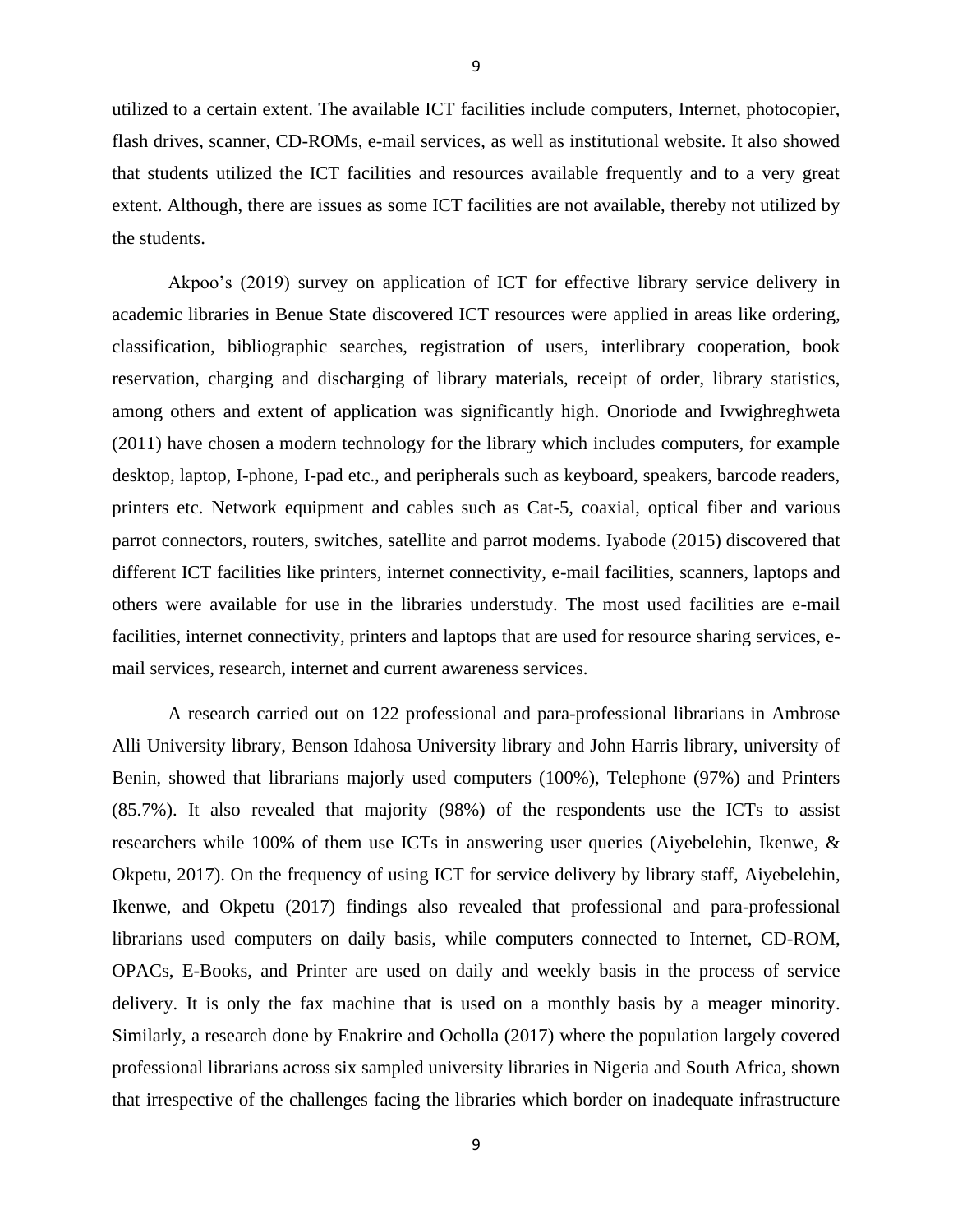and professional staff, libraries have devised strategies for coping and rendering services with the available ICT facilities.

Ivwighreghweta (2013) shows that most of the respondents, 40(80%) and 5(10%) fully agree that the services and operations in the library where ICT are mainly applied are in the acquisition of materials, this is followed by OPAC 30(60%) and 10(20%) of the respondents who have accepted and fully agree to provide online catalog services with public access to their users. This finding is consistent with that of Faboyinde (2006), who lamented that the application of ICT in Nigerian tertiary institutions shows awareness of the important role ICT can play in the provision of library services. Similarly, Adeniran et al. (2020) carried out an investigation on uses and application of ICT in Nigeria University Libraries: the case of UNN. Findings of the study revealed that, ICT facilities are available in UNN library but some are available than others. The facilities mostly used are OPAC, Internet and virtual library, which are used to source for reference materials, complete project work, update knowledge and lecture notes.

Oyedokun (2018) in Oyedokun, Oyewumi, Akanbi, and Laaro (2018) noted that the use of Information and Communication Technology (ICT) facilities in performing library functions are becoming very useful in the libraries because it makes service delivery to the user faster and more efficient. Without frequent use of ICT tools, librarians would not be able to cope with information explosion of today information society. Academic libraries are known for their duties of serving as gatekeeper and custodian of their parent institutions information resources through their processes of collection development, users instructions, circulation and reference services, SDI, CAS, etc. using physical materials, but the advent of ICT has transformed the processes which now poses opportunities and challenges that shake up the whole operations of information service delivery (Ayoku & Okafor, 2015). It is also considering that the proper infrastructure and ICT-enabled environment can provide better and faster services to users**.** In the North Central Nigeria, Mommoh and Emmanuel (2019) discovered ICT facilities were available for minimal use for service delivery, while the major problems hindering utilizations of ICT for service delivery in research libraries of the North Central Nigeria were those of ICT policy and in adequate funds.

The overall review illustrates that, the appropriate use of ICT in library is most essential. It showed the needs and benefits of using ICT for service delivery in the university libraries globally, including most part of Nigeria, the available ICT facilities, how often the facilities is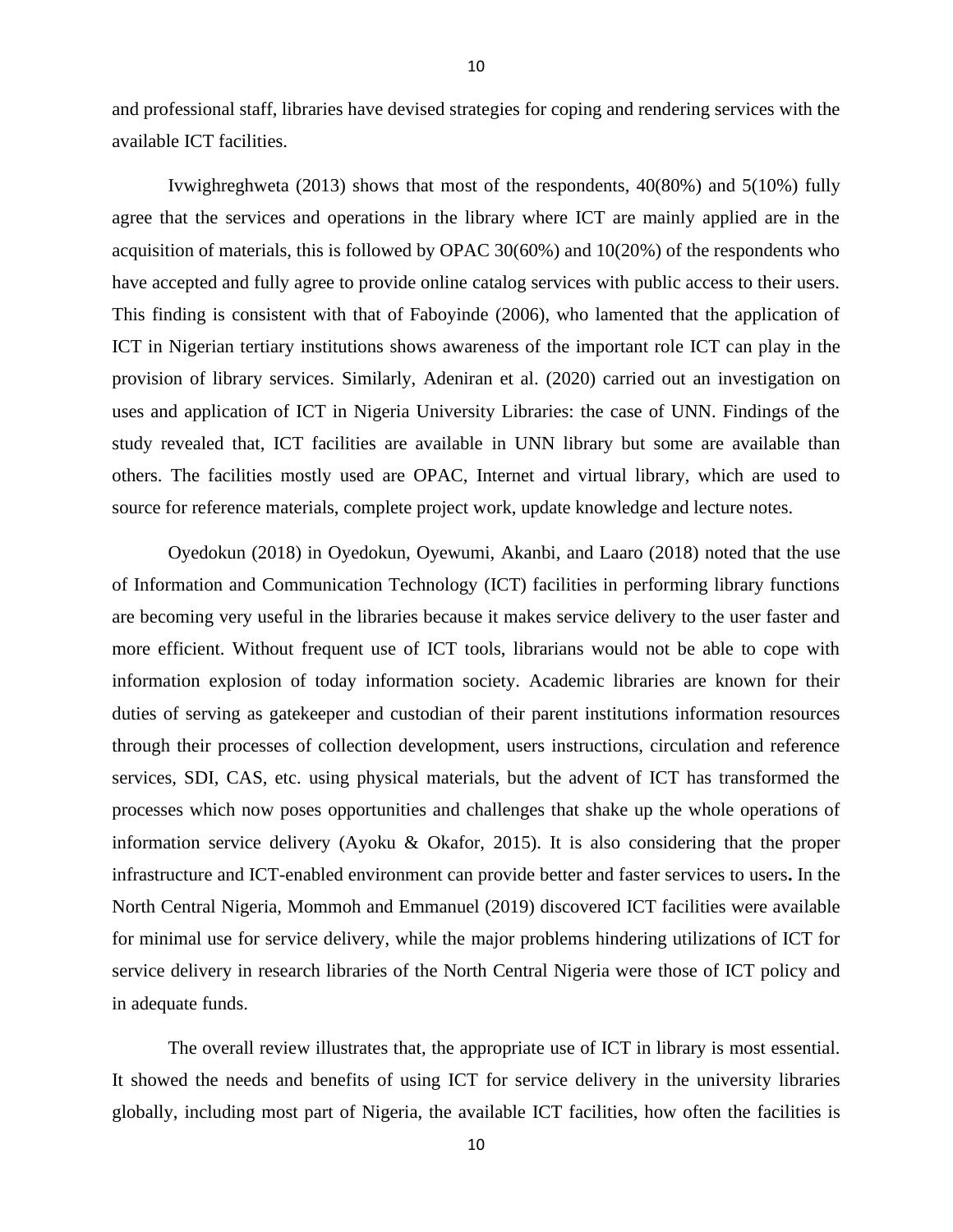been used, and their challenges. However, none of the literature had reported on the available ICT tool used in services delivered, and various services provided in university libraries in Ekiti State, Nigeria. It is on this premise that this research seeks to evaluate the use of ICT as correlates of service delivery by library personnel in universities in Ekiti State, Nigeria.

# **Methodology**

The descriptive survey research design of the correlational type was used for the study. The population consists of Library personnel in universities in Ekiti State, Nigeria. According to the data collected from the Management Information System (MIS) in these university libraries (2019), there are forty-three (43) librarians and seventy-two (72) library officers totaling one hundred and fifteen (115) library personnel. The questionnaire was the data collection instrument and total enumeration sampling technique was adopted since the size of the population is low. The scale was adopted from the study of Adebayo and Mabawonku (2017). The researchers administered and retrieved 110 completed and correctly filled copies of the instrument personally. Data was analyzed with the use of frequency counts and mean which were presented in Tables.

| S/N            | Universities                         | Owner   | Librarians | Library Officers | Total |
|----------------|--------------------------------------|---------|------------|------------------|-------|
|                | Federal University Oye Ekiti         | Federal |            | 16               | 25    |
| $\overline{2}$ | Ekiti State University, Ado Ekiti    | State   | 24         | 40               | 64    |
| $\overline{3}$ | Afe Babalola University, Ekiti State | Private | 10         | 16               | 26    |
|                | <b>Total</b>                         |         | 43         | 72               | 115   |

#### **Table 1 Population of the Study**

**Source:** Author's computation (2020)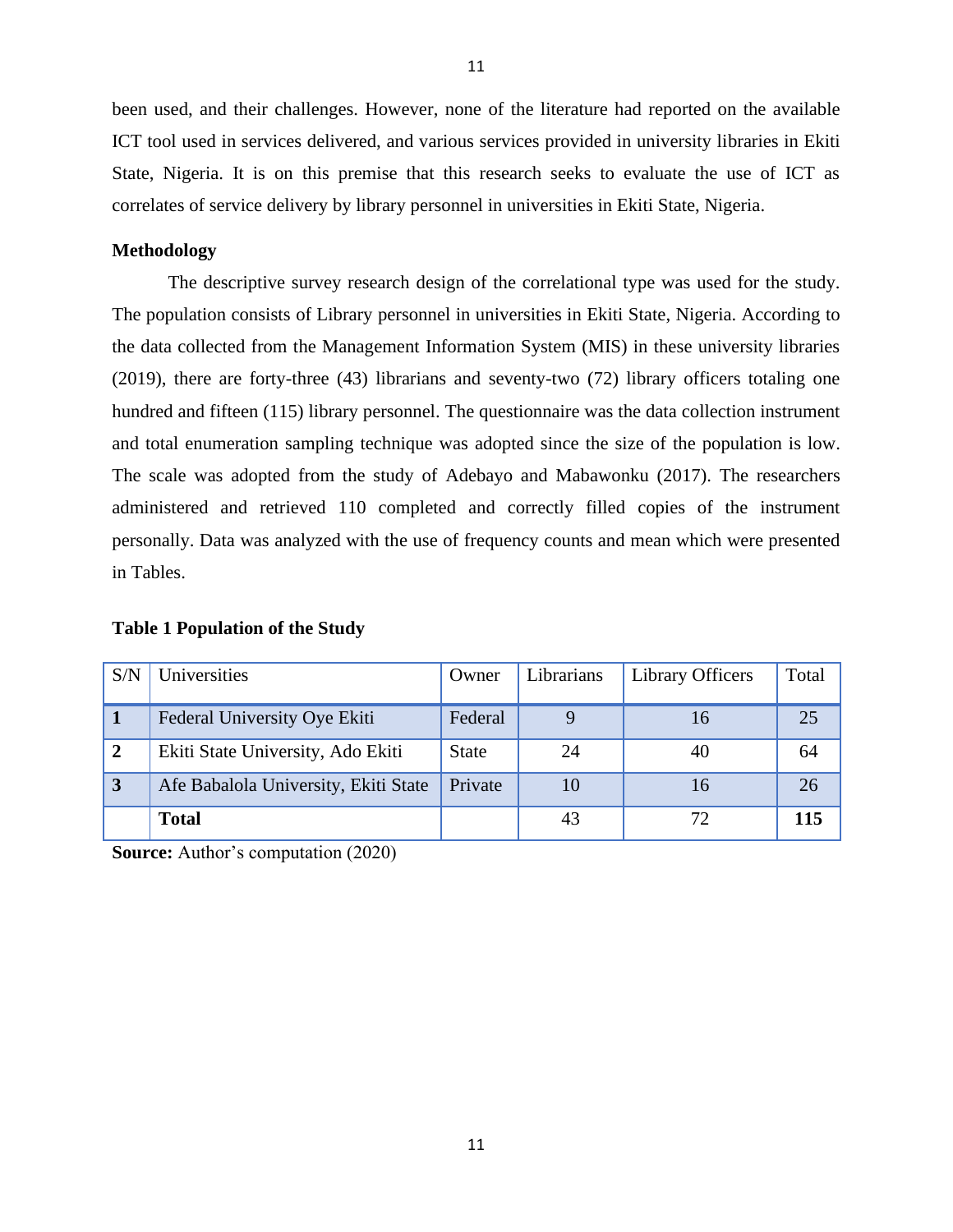## **Results**

# **Demographic Characteristics of the Respondents**

| <b>Respondents' Demographic Information</b> | <b>Frequency</b> | Percentage (%) |
|---------------------------------------------|------------------|----------------|
| <b>Name of Library</b>                      |                  |                |
| Afe Babalola University Ado-Ekiti           | 24               | 21.8           |
| <b>Ekiti State University</b>               | 61               | 55.5           |
| Federal University Oye-Ekiti                | 25               | 22.7           |
| <b>Library Status</b>                       |                  |                |
| Librarians                                  | 42               | 38.2           |
| <b>Library Officers</b>                     | 68               | 61.8           |
| Age                                         |                  |                |
| $21-26$                                     | 5                | 4.5            |
| 27-32                                       | 21               | 19.1           |
| 33-38                                       | 29               | 26.4           |
| 39-44                                       | 22               | 20.0           |
| $45 - 50$                                   | 21               | 19.1           |
| 50 and Above                                | 12               | 10.9           |
| <b>Total</b>                                | 110              | 100.0          |

**Source:** Author's computation (2020)

 The result in Table 2 shows that 24(21.8%) of the respondents used in this study were from Afe Babalola University, 61(55.5%) were from Ekiti State University while the remaining 25(22.7%) were from Federal University, Oye-Ekiti. The Table further reveals that 42(38.2%) were librarians while the remaining 68(61.8%) were library officers; implying that library officers outweighs librarians in this study. By their age, 5(4.5%) were in the age bracket of 21-26 years and 45-50 years respectively, 21(19.1%) fell within the age bracket of 27-32 years, 29(26.4%) were between the age of 33-38 years, 22(20.0%) were between the age of 39-44 years while the remaining 12(10.9%) fell with the age range of 50 years and above.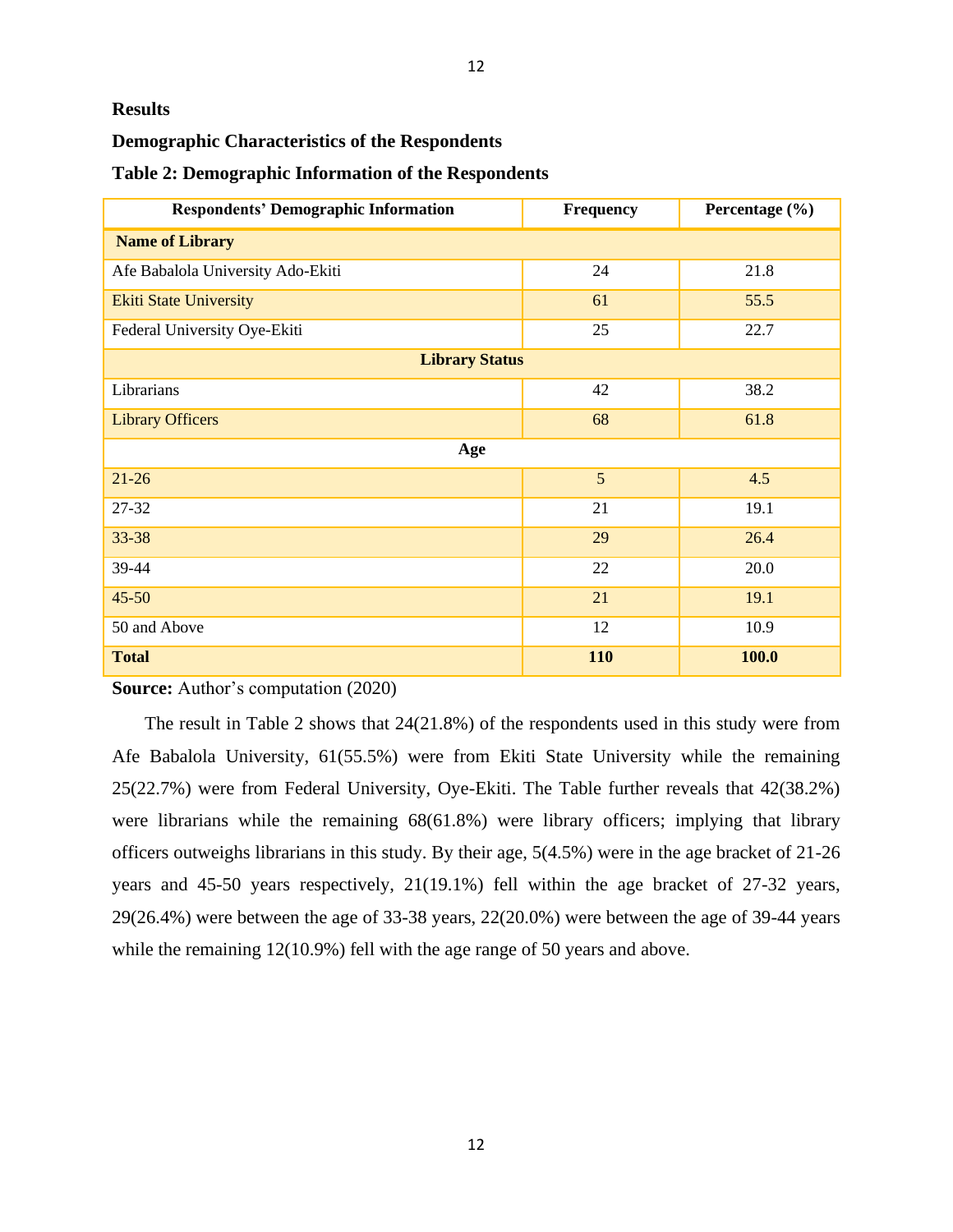| S/N                     | Items                                                                    | <b>SD</b>  | D              | A               | <b>SA</b>    | $\overline{x}$ |
|-------------------------|--------------------------------------------------------------------------|------------|----------------|-----------------|--------------|----------------|
|                         |                                                                          | F          | F              | F               | F            |                |
|                         |                                                                          | (%)        | (%)            | (%)             | (%)          |                |
| $\overline{1}$ .        | It facilitates cooperation and formation of library<br>network           | 17         | $\Omega$       | $\overline{55}$ | 38           | 3.04           |
|                         |                                                                          | (15.5)     | (0.0)          | (50.0)          | (34.5)       |                |
| 2.                      | It provides opportunity for me to effectively<br>communicate with staff  | 17         | $\Omega$       | 50              | 43           | 3.08           |
|                         |                                                                          | (15.5)     | (0.0)          | (45.5)          | (39.1)       |                |
| 3.                      | To digitized local materials in the library                              | 12         | 7              | 56              | 35           | 3.04           |
|                         |                                                                          | (10.9)     | (6.4)          | (50.9)          | (31.8)       |                |
| $\overline{\mathbf{4}}$ | To effectively perform my professional duties                            | 6<br>(5.5) | 11<br>(10.0)   | 43<br>(39.1)    | 50<br>(45.5) | 3.25           |
| 5.                      | It provides the ability to search and combine data                       | 16         | $\overline{4}$ | 51              | 39           | 3.03           |
|                         | in many different ways                                                   |            |                |                 |              |                |
|                         |                                                                          | (14.5)     | (3.6)          | (46.4)          | (35.5)       |                |
| 6.                      | To render various library services to users with<br>easy                 | 6          | Ŕ,             | 49              | 52           | 3.34           |
|                         |                                                                          | (5.5)      | (2.7)          | (44.5)          | (47.3)       |                |
| 7.                      | To prepare official documents with ease                                  | 14         |                | 61              | 35           | 3.06           |
|                         |                                                                          | (12.7)     |                | (55.5)          | (31.8)       |                |
| 8.                      | It facilitates easy communication with library<br>users                  | 16         | 8              | 41              | 45           | 3.05           |
|                         |                                                                          | (14.5)     | (7.3)          | (37.3)          | (40.9)       |                |
| 9.                      | To carry out academic research with ease                                 | 6          | 8              | 53              | 43           | 3.21           |
|                         |                                                                          | (5.5)      | (7.3)          | (48.2)          | (39.1)       |                |
| 10.                     | It helps to avoid duplication of effort in the<br>library                |            | 15             | 46              | 46           | 3.23           |
|                         |                                                                          | (2.7)      | (13.6)         | (41.8)          | (41.8)       |                |
| 11.                     | To create awareness on new arrivals via social<br>media to library users | 14         |                | 49              | 40           | 3.05           |
|                         |                                                                          | (12.7)     | (6.4)          | (44.5)          | (36.4)       |                |
| 12.                     | To search for information and renders Internet<br>services to users      | 8          | 11             | 54              | 37           | 3.09           |
|                         |                                                                          | (7.3)      | (10.0)         | (49.1)          | (33.6)       |                |

**Table 3: Purpose of use of ICT facilities by library personnel in university libraries**

Source: Author's computation (2020)

*Key:*  $SA = SD =$  *Strongly Disagree, D = Disagree, A = Agree, Strongly Agree, F = Frequency; % = Percentage*

Table 3 explains the purpose of use of ICT facilities by the library personnel in university libraries in Ekiti State. To render various library services to users with easy led with the mean  $(\bar{x})$ of 3.34, followed by "To effectively perform my professional duties" ( $\bar{x}$  =3.25), while "it helps to avoid duplication of effort in the library" has  $(\bar{x}=3.23)$ , according to the respondents. The least was recorded from "To digitized local materials in the library" and "It facilitates cooperation and formation of library network" with the mean score of 3.04 respectively.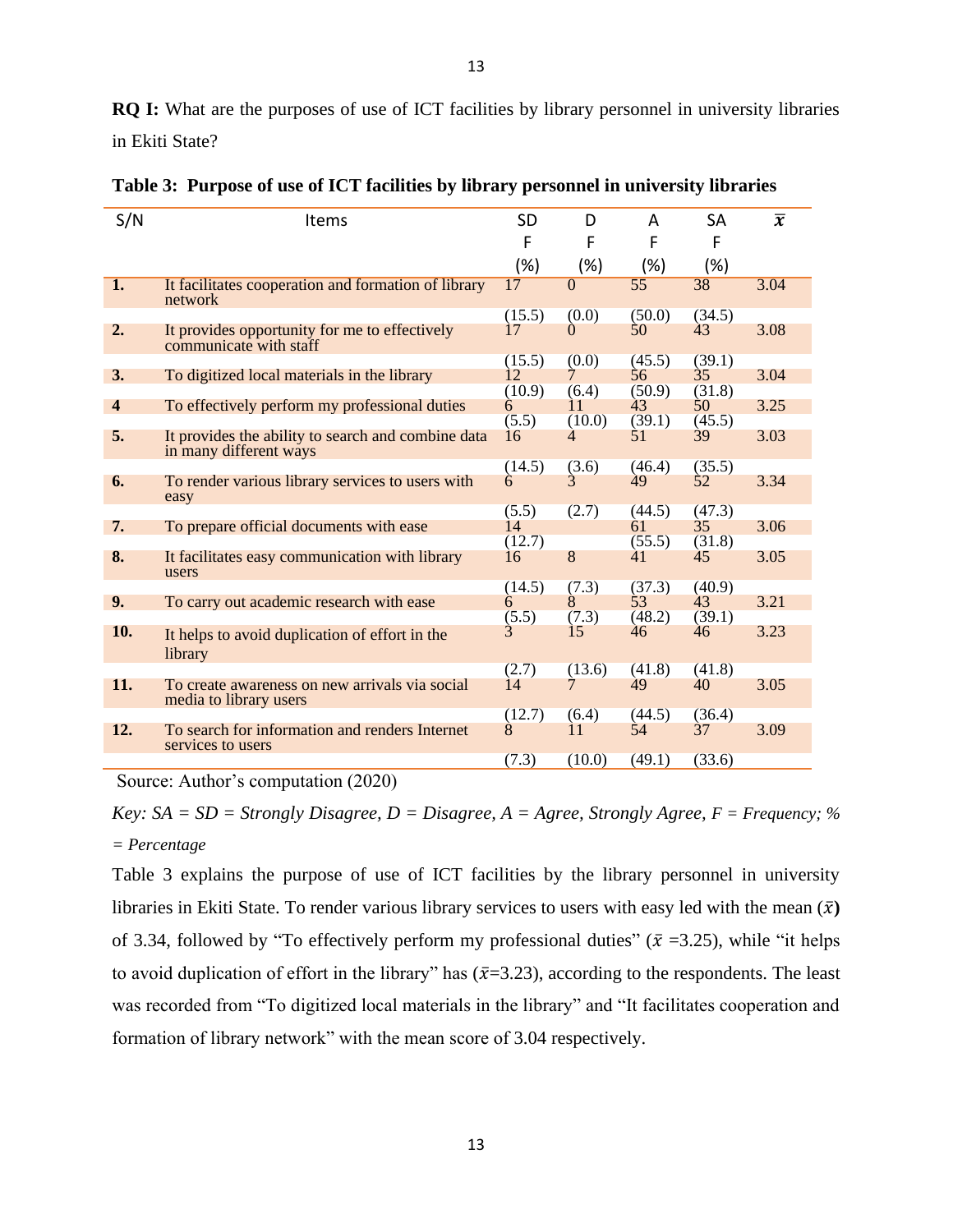**RQ II:** What are the ICT facilities used for service delivery in your university libraries in Ekiti State?

| S/N                       | Items                                                       |                    | OU           | HU                 | VHU                | $\overline{\pmb{\chi}}$ |
|---------------------------|-------------------------------------------------------------|--------------------|--------------|--------------------|--------------------|-------------------------|
|                           |                                                             | $\mathbf F$<br>(%) | F<br>(%)     | $\mathbf F$<br>(%) | $\mathbf F$<br>(%) |                         |
| 1.                        | Computer (Desktop, laptop, tablets, iPad)                   | 11                 | 3            | 51                 | 45                 | 3.18                    |
|                           |                                                             | (10.0)             | (2.7)        | (46.4)             | (40.9)             |                         |
| 2.                        | Printers                                                    | 11                 | 3            | 50                 | 46                 | 3.19                    |
|                           |                                                             | (10.0)             | (2.7)        | (45.5)             | (41.8)             |                         |
| 3.                        | Photocopier                                                 | 11                 | 3            | 48                 | 48                 | 3.21                    |
|                           |                                                             | (10.0)             | (2.7)        | (43.6)             | (43.6)             |                         |
| $\overline{4}$            | Digital cameras                                             | 7                  | 19           | 51                 | 33                 | 3.00                    |
|                           |                                                             | (6.4)              | (17.3)       | (46.4)             | (30.0)             |                         |
| 5.                        | <b>Scanners</b>                                             | 6                  | 7            | 67                 | 30                 | 3.10                    |
|                           |                                                             | (5.5)              | (6.4)        | (60.9)             | (27.3)             |                         |
| 6.                        | Multimedia projectors                                       | 15                 | 21           | 39                 | 35                 | 2.85                    |
|                           |                                                             | (13.6)             | (19.1)       | (35.5)             | (31.8)             |                         |
| 7.                        | Blogging (e.g weblogs)                                      | $\overline{30}$    | 45           | 26                 | $\overline{9}$     | 2.13                    |
|                           |                                                             | (27.3)             | (40.9)       | (23.6)             | (8.2)              |                         |
| $\overline{\mathbf{8}}$ . | Audio/video sharing/ webcasting (Flickr, Skype,<br>YouTube) | 34                 | 19           | 35                 | 22                 | 2.41                    |
|                           |                                                             | (30.9)             | (17.3)       | (31.8)             | (20.0)             |                         |
| 9.                        | Email/instant messaging/chat                                | 10                 | 15           | 57                 | 28                 | 2.94                    |
|                           |                                                             | (9.1)              | (13.6)       | (51.8)             | (25.5)             |                         |
| 10.                       | Discussion group (Google/Yahoo Group)                       | 32                 | 31           | 23                 | 24                 | 2.35                    |
|                           |                                                             | (29.1)             | (28.2)       | (20.9)             | (21.8)             |                         |
| $\overline{11}$ .         | Listservs (Lisforum, Nmlis)                                 | 54                 | 27           | 16                 | 13                 | 1.89                    |
| 12.                       |                                                             | (49.1)<br>60       | (24.5)       | (14.5)             | (11.8)             |                         |
|                           | <b>RSS</b> feeds                                            | (54.5)             | 19<br>(17.3) | 20                 | 11<br>(10.0)       | 1.84                    |
| 13                        | Wikis (Wikipedia, LISWiki)                                  | 51                 | 19           | (18.2)<br>29       | 11                 | 2.00                    |
|                           |                                                             | (46.4)             | (17.3)       | (26.4)             | (10.0)             |                         |
| 14.                       | Social book marking/aggregating (Delicious,<br>FriendFeed)  | 45                 | 27           | 23                 | 15                 | 2.07                    |
|                           |                                                             | (40.9)             | (24.5)       | (20.9)             | (13.6)             |                         |
| 15.                       | Social networking (Facebook, Twitter)                       | 22                 | 30           | 37                 | 21                 | 2.52                    |
|                           |                                                             | (20.0)             | (27.3)       | (33.6)             | (19.1)             |                         |
| 16.                       | <b>UPS</b>                                                  | 32                 | 30           | 23                 | 25                 | 2.37                    |
|                           |                                                             | (29.1)             | (27.3)       | (20.9)             | (22.7)             |                         |
| 17.                       | <b>OPAC</b>                                                 | 7                  | 11           | 50                 | 42                 | 3.15                    |
|                           |                                                             | (6.4)              | (10.0)       | (45.5)             | (38.2)             |                         |
| 18.                       | Internet services                                           | $\overline{3}$     | 5            | 76                 | 26                 | 3.14                    |
|                           |                                                             | (2.7)              | (4.5)        | (69.1)             | (23.6)             |                         |
| 19.                       | Databases                                                   | 8                  | 8            | 67                 | 27                 | 3.03                    |
|                           |                                                             | (7.3)              | (7.3)        | (60.9)             | (24.5)             |                         |

**Table 4: ICT facilities used for Service Delivery in your University Libraries**

**Source:** Author's computation (2020)

*Key: VHU= Very Highly Utilised, HU= Highly Utilised, OU= Occasionally Utilised NU= Not Utilised;*  $F = F$ *requency;* % = *Percentage, and*  $\overline{x}$  = *mean score* 

 Table 4 shows the ICT facilities used for service delivery in the respondents' university libraries in Ekiti State as photocopier has ( $\bar{x}$ =3.21), printer ( $\bar{x}$ =3.19), computer ( $\bar{x}$ =3.18), OPAC  $(\bar{x}=3.15)$ , Internet services  $(\bar{x}=3.14)$ , scanners  $(\bar{x}=3.10)$ , databases  $(\bar{x}=3.03)$ , Email/instant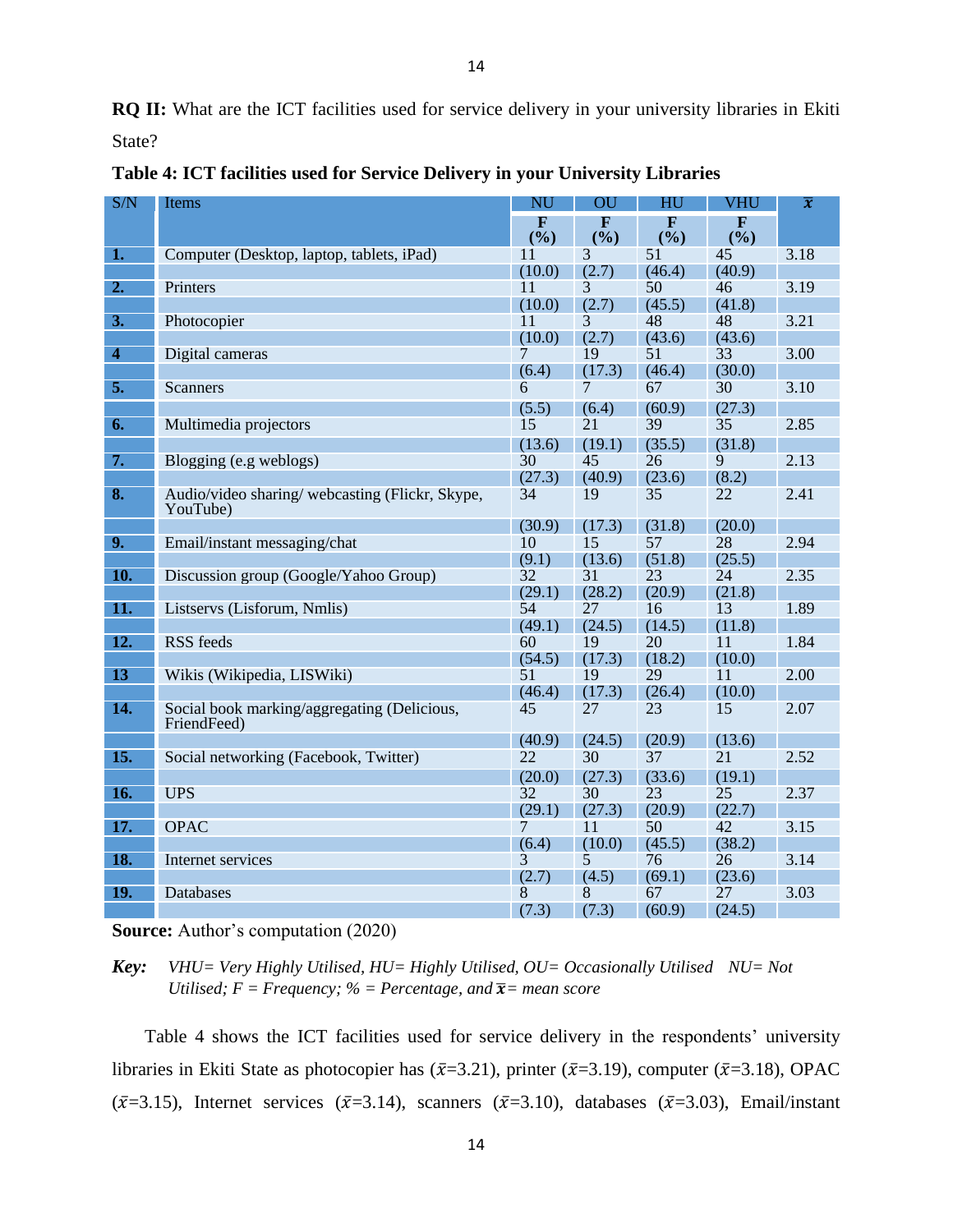messaging/chat ( $\bar{x}$ =2.94), multimedia projector ( $\bar{x}$ =2.85), and social networking ( $\bar{x}$ =2.52). It was also indicated by the respondents that the less potent ICT facilities used are: RSS feeds ( $\bar{x}$ =1.84), listservs ( $\bar{x}$ =1.89), and wikis (Wikipedia, LISWiki) ( $\bar{x}$ =2.00).

**RQ III:** What is the frequency of use of ICT for service delivery by library personnel in university libraries in Ekiti State?

| S/N                       | Items                                                   | $\overline{\mathbf{N}}$ | M                       | $\overline{\text{W}}$   | $\overline{D}$  | $\overline{x}$ |
|---------------------------|---------------------------------------------------------|-------------------------|-------------------------|-------------------------|-----------------|----------------|
|                           |                                                         | $\overline{\mathbf{F}}$ | $\overline{\mathbf{F}}$ | $\overline{\mathbf{F}}$ | $\overline{F}$  |                |
|                           |                                                         | (%)                     | (%)                     | (%)                     | (%)             |                |
| $\overline{1}$ .          | Computer (Desktop, laptop, tablets, iPad)               | 17                      | $\overline{0}$          | $\overline{30}$         | $\overline{63}$ | 3.26           |
|                           |                                                         | (15.5)                  | (0.0)                   | (27.3)                  | (57.3)          |                |
| $\overline{2}$ .          | Printers                                                | $\overline{9}$          | 8                       | $\overline{43}$         | 50              | 3.22           |
|                           |                                                         | (8.2)                   | (7.3)                   | (39.1)                  | (45.5)          |                |
| $\overline{3}$ .          | Photocopier                                             | 3                       | 6                       | $\overline{32}$         | 69              | 3.52           |
|                           |                                                         | (2.7)                   | (5.5)                   | (29.1)                  | (62.7)          |                |
| $\overline{4}$            | Digital cameras                                         | $\overline{11}$         | $\overline{13}$         | $\overline{40}$         | 46              | 3.10           |
|                           |                                                         | (10.0)                  | (11.8)                  | (36.4)                  | (41.8)          |                |
| 5.                        | <b>Scanners</b>                                         | $\overline{5}$          | $\overline{10}$         | 48                      | $\overline{47}$ | 3.25           |
|                           |                                                         | (4.5)                   | (9.1)                   | (43.6)                  | (42.7)          |                |
| 6.                        | Multimedia projectors                                   | 17                      | 12                      | 40                      | 41              | 2.95           |
|                           |                                                         | (15.5)                  | (10.9)                  | (36.4)                  | (37.3)          |                |
| $\overline{7}$ .          | Blogging (e.g weblogs)                                  | 28                      | $\overline{20}$         | $\overline{34}$         | 28              | 2.56           |
|                           |                                                         | (25.5)                  | (18.2)                  | (30.9)                  | (25.5)          |                |
| $\overline{\mathbf{8}}$ . | Audio/video sharing/ webcasting (e,g Flickr, Skype,     | $\overline{31}$         | $\overline{21}$         | $\overline{33}$         | $\overline{25}$ | 2.47           |
|                           | YouTube)                                                |                         |                         |                         |                 |                |
|                           |                                                         | (28.2)                  | (19.1)                  | (30.0)                  | (22.7)          |                |
| 9.                        | Email/instant messaging/chat                            | 16                      | $\overline{17}$         | $\overline{41}$         | $\overline{36}$ | 2.88           |
|                           |                                                         | (14.5)                  | (15.5)                  | (37.3)                  | (32.7)          |                |
| $\overline{10}$ .         | Discussion group (e.g Google/Yahoo Group)               | 36                      | $\overline{25}$         | $\overline{23}$         | $\overline{26}$ | 2.35           |
|                           |                                                         | (32.7)                  | (22.7)                  | (20.9)                  | (23.6)          |                |
| $\overline{11}$ .         | Listservs (Lisforum, Nmlis)                             | $\overline{52}$         | $\overline{25}$         | $\overline{21}$         | $\overline{12}$ | 1.94           |
|                           |                                                         | (47.3)                  | (22.7)                  | (19.1)                  | (10.9)          |                |
| 12.                       | <b>RSS</b> feeds                                        | $\overline{53}$         | $\overline{20}$         | $\overline{30}$         | 7               | 1.92           |
|                           |                                                         | (48.2)                  | (18.2)                  | (27.3)                  | (6.4)           |                |
| $\overline{13}$           | Wikis (Wikipedia, LISWiki)                              | 44                      | $\overline{31}$         | 18                      | $\overline{17}$ | 2.07           |
|                           |                                                         | (40.0)                  | (28.2)                  | (16.4)                  | (15.5)          |                |
| 14.                       | Social book marking/aggregating (Delicious, FriendFeed) | 37                      | $\overline{41}$         | 16                      | 16              | 2.10           |
|                           |                                                         | (33.6)                  | (37.3)                  | (14.5)                  | (14.5)          |                |
| $\overline{15}$ .         | Social networking (facebook, Twitter, weblog)           | 44                      | $\overline{17}$         | $\overline{28}$         | $\overline{21}$ | 2.24           |
|                           |                                                         | (40.0)                  | (15.5)                  | (25.5)                  | (19.1)          |                |
| <b>16.</b>                | Content management systems (Drupal, weblog)             | $\overline{35}$         | $\overline{22}$         | $\overline{29}$         | $\overline{24}$ | 2.38           |
|                           |                                                         | (31.8)                  | (20.0)                  | (26.4)                  | (21.8)          |                |
| 17.                       | <b>OPAC</b>                                             | $\overline{8}$          | 14                      | 50                      | 38              | 3.07           |
|                           |                                                         | (7.3)                   | (12.7)                  | (45.5)                  | (34.5)          |                |
| <b>18.</b>                | Internet services                                       | 14                      | 2                       | 62                      | $\overline{32}$ | 3.02           |
|                           |                                                         | (12.7)                  | (1.8)                   | (56.4)                  | (29.1)          |                |
| <b>19.</b>                | <b>Databases</b>                                        | $\overline{9}$          | $\overline{8}$          | 61                      | $\overline{32}$ | 3.05           |
|                           |                                                         | (8.2)                   | (7.3)                   | (55.5)                  | (29.1)          |                |
|                           |                                                         |                         |                         |                         |                 |                |

**Table 5: Frequency of Use of ICT facilities for Service Delivery in University Libraries**

Grand Mean= 51.35

**Source:** Author's computation (2020)

*Key:*  $N=$  *Never, M= Monthly, W= Weekly, D= Daily; F = Frequency; % = Percentage*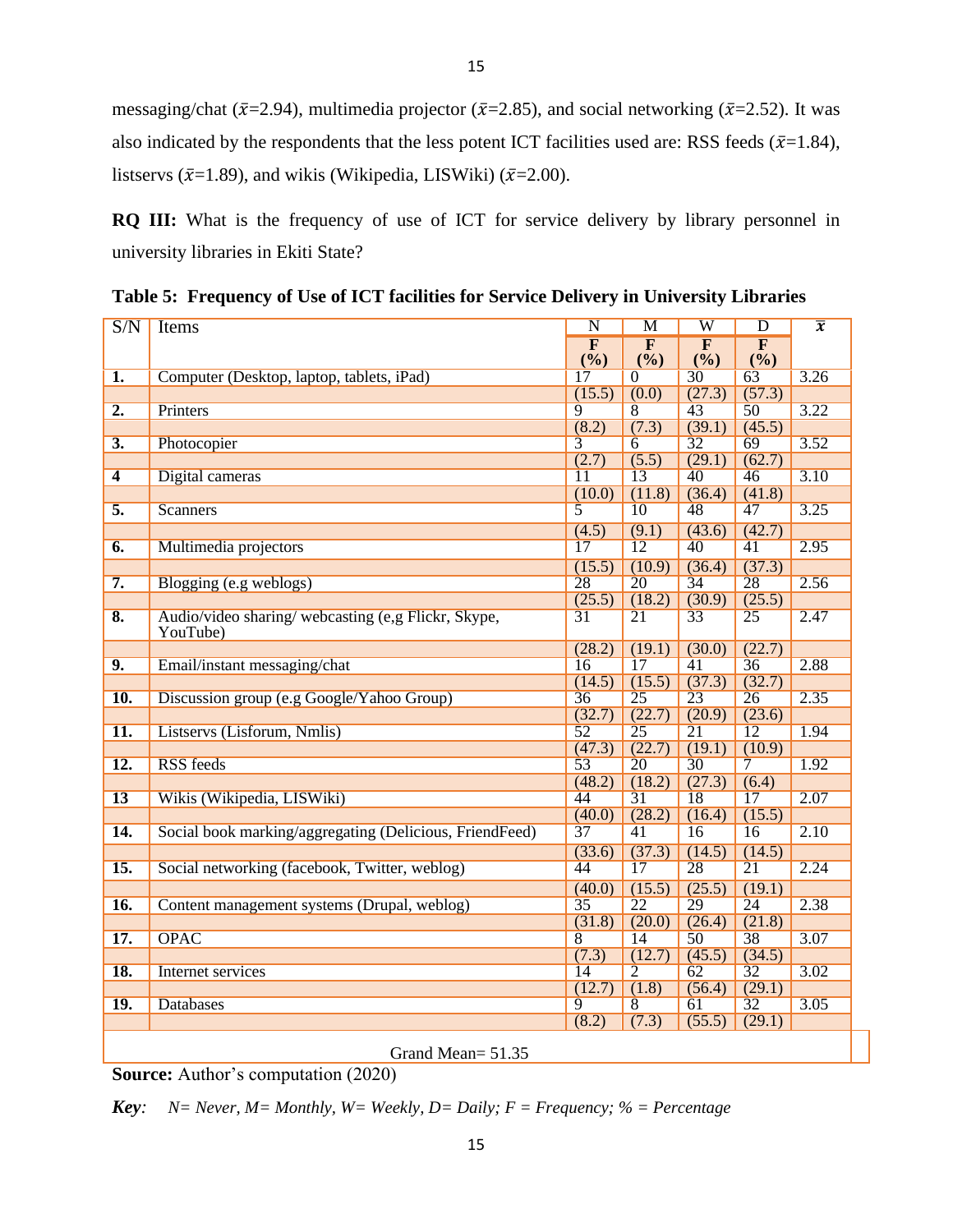Table 5 presents the frequency of use of ICT facilities for service delivery in university libraries. It was revealed that 62.7% of the respondents use photocopier, 57.3% use computer and 45.5% use printers on daily basis, while most of the respondents use the scanners, database and the Internet on weekly basis. Some of the ICT facilities are utilized both on daily and weekly basis. In order to establish the frequency of ICT use for service delivery in university libraries in Ekiti State, a test of norm was conducted. Considering the test of norm scale, which state that when the results (sum of the mean) is between the scale " $1 - 31.67$ " mean value, this indicate that it is not used at all. The results between 31.68-63.33 means it is moderately/rarely used. When it falls between  $63.64 - 95$  mean values, it is highly/often used. The overall mean of ICT facilities use for service delivery in university libraries in Ekiti State from Table 5 above is "51.35" which falls between the scales "31.68-63.33". This implied that the frequency of ICT facilities use for service delivery in university libraries in Ekiti State is moderate, that is rarely used.

**RQ IV:** What are the services delivered using information and communication technology by library personnel in university libraries in Ekiti State?

|  |  |  | Table 6: Types of Service Delivered in University Libraries |  |  |
|--|--|--|-------------------------------------------------------------|--|--|
|--|--|--|-------------------------------------------------------------|--|--|

| S/N              | Items                                                        | ND                  | RD             | HD                       | <b>VHD</b> | $\overline{x}$ |
|------------------|--------------------------------------------------------------|---------------------|----------------|--------------------------|------------|----------------|
|                  |                                                              | $\mathbf{F}$<br>(%) | F<br>(%)       | F<br>$\frac{(\%)}{(\%)}$ | F<br>(%)   |                |
| 1.               | Current awareness service                                    | 12                  | $\Omega$       | 51                       | 47         | 3.21           |
|                  |                                                              | (10.9)              | (0.0)          | (46.4)                   | (42.7)     |                |
| $\overline{2}$ . | <b>Selective Dissemination of Information</b>                | $\overline{3}$      | 14             | 57                       | 36         | 3.15           |
|                  |                                                              | (2.7)               | (12.7)         | (51.8)                   | (32.7)     |                |
| 3.               | Circulation of new arrivals                                  | 5                   | 6              | 58                       | 41         | 3.23           |
|                  |                                                              | (4.5)               | (5.5)          | (52.7)                   | (37.3)     |                |
| 4                | Electronic document delivery                                 | 11                  | 14             | 42                       | 43         | 3.06           |
|                  |                                                              | (10.0)              | (12.7)         | (38.2)                   | (39.1)     |                |
| $\overline{5}$ . | Multimedia services                                          | 7                   | 17             | 49                       | 37         | 3.05           |
|                  |                                                              | (6.4)               | (15.5)         | (44.5)                   | (33.6)     |                |
| 6.               | <b>CD/DVD</b> based service                                  | 5                   | 17             | 49                       | 39         | 3.11           |
|                  |                                                              | (4.5)               | (15.5)         | (44.5)                   | (35.5)     |                |
| 7.               | Web/Opac                                                     | 20                  | $\overline{4}$ | 44                       | 42         | 2.98           |
|                  |                                                              | (18.2)              | (3.6)          | (40.0)                   | (38.2)     |                |
| 8.               | Information provision on library website                     | 18                  | 11             | 49                       | 32         | 2.86           |
|                  |                                                              | (16.4)              | (10.0)         | (44.5)                   | (29.1)     |                |
| 9.               | Internet services                                            | 21                  | 6              | 44                       | 39         | 2.92           |
|                  |                                                              | (19.1)              | (5.5)          | (40.0)                   | (35.5)     |                |
| <b>10.</b>       | Assisting users to locate information not held<br>in locally | 18                  | 10             | 48                       | 34         | 2.89           |
|                  |                                                              | (16.4)              | (9.1)          | (43.6)                   | (30.9)     |                |
| 11.              | Providing bibliographies of library holdings to<br>users     | 14                  | 7              | 56                       | 33         | 2.98           |
|                  |                                                              | (12.7)              | (6.4)          | (50.9)                   | (30.0)     |                |
| 12.              | Proving platform for research and                            | 11                  | 23             | 39                       | 37         | 2.93           |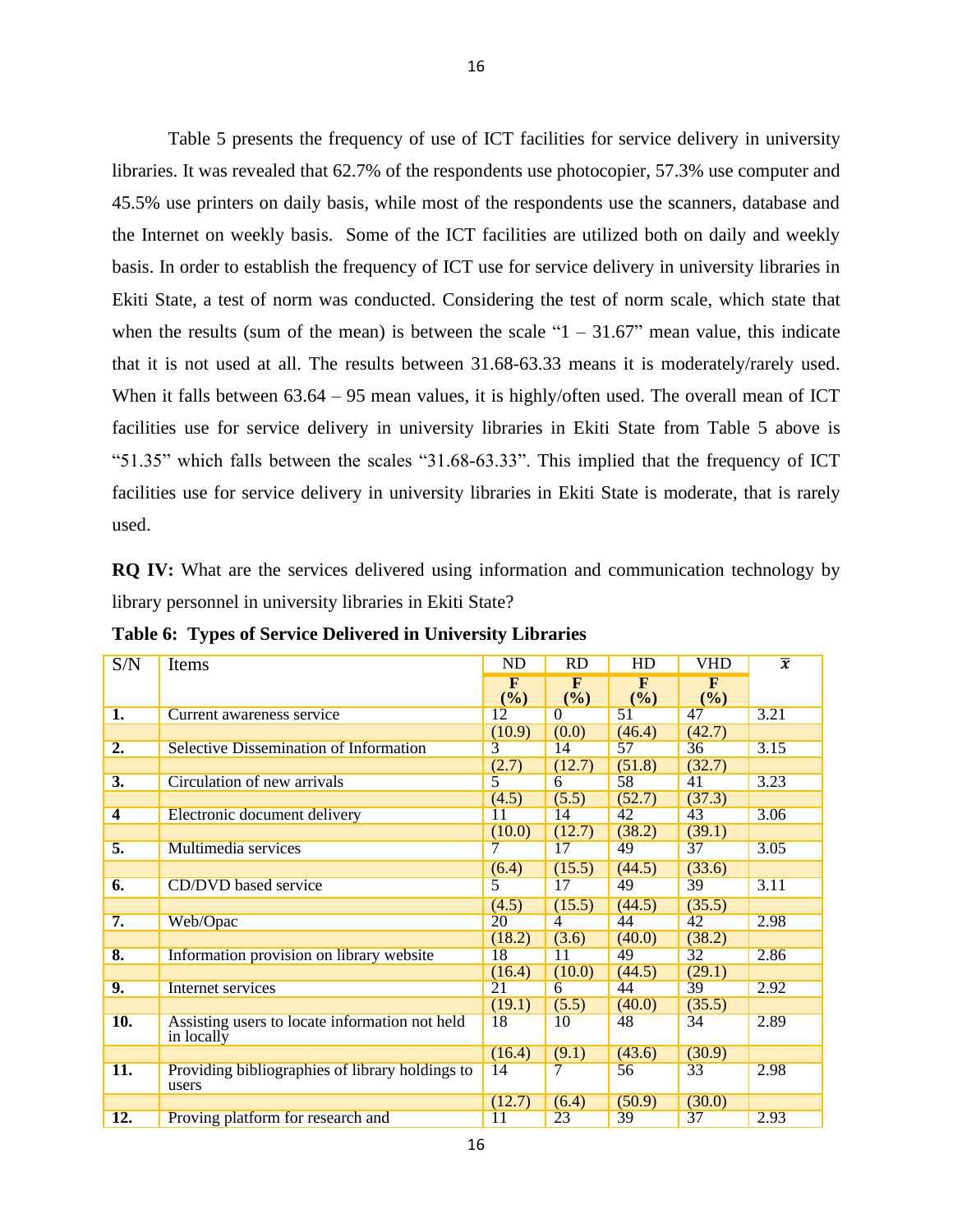|            | communication through serials' services |        |        |                 |        |      |
|------------|-----------------------------------------|--------|--------|-----------------|--------|------|
|            |                                         | (10.0) | (20.9) | (35.5)          | (33.6) |      |
| 13         | Digitization of local resources         | 18     | 25     | 41              | 26     | 2.68 |
|            |                                         | (16.4) | (22.7) | (37.3)          | (23.6) |      |
| 14.        | Loan services                           | 18     | 20     | 34              | 38     | 2.84 |
|            |                                         | (16.4) | (18.2) | (30.9)          | (34.5) |      |
| 15.        | Interlibrary loan                       | 26     | 22     | 34              | 28     | 2.58 |
|            |                                         | (23.6) | (20.0) | (30.9)          | (25.5) |      |
| 16.        | Online reference services               | 36     | 24     | 23              | 27     | 2.37 |
|            |                                         | (32.7) | (21.8) | (20.9)          | (24.5) |      |
| 17.        | Consortia collaboration                 | 46     | 18     | 22              | 24     | 2.22 |
|            |                                         | (41.8) | (16.4) | (20.0)          | (21.8) |      |
| 18.        | Indexing and abstracting                | 29     | 31     | 26              | 24     | 2.41 |
|            |                                         | (26.4) | (28.2) | (23.6)          | (21.8) |      |
| <b>19.</b> | user education                          | 20     | 11     | 60              | 19     | 2.71 |
|            |                                         | (18.2) | (10.0) | (54.5)          | (17.3) |      |
| 20.        | Referral services                       | 14     | 18     | 58              | 20     | 2.76 |
|            |                                         | (12.7) | (16.4) | (52.7)          | (18.2) |      |
| 21.        | Reprographic services                   | 22     | 12     | $\overline{55}$ | 21     | 2.68 |
|            |                                         | (20.0) | (10.9) | (50.0)          | (19.1) |      |
| 22.        | <b>Translation services</b>             | 20     | 9      | 64              | 14     | 2.67 |
|            |                                         | (18.7) | (8.4)  | (59.8)          | (13.1) |      |

**Source:** Author's Computation (2020)

*Key: VHD= Very Highly Delivered, HD= Highly Delivered, RD= Rarely Delivered, ND= Not Delivered; F = Frequency; % = Percentage*

Table 6 showed the types of service delivered in university libraries in Ekiti State. Circulation of new arrivals services was the leading services delivered with mean of 3.23, followed by Current awareness with the mean of 3.21, and Selective Dissemination of Information  $(x=3.15)$ . Based on this, it can be inferred that some of the types of services delivered in university libraries in Ekiti State include: circulation of new arrivals, current awareness service, selective dissemination of information, CD/DVD based service electronic document delivery, multimedia services, providing bibliographies of library holdings to users, web/OPAC, proving platform for research and communication through serials' services, Internet services, assisting users to locate information not held in locally among others.

#### **Discussion of the findings**

Findings from this study reveal that the use of information and communication technology in the university libraries in Ekiti State mostly enables the library personnel in rendering various library services to users with ease. This implies that the delivery of library service will be improved with greater efficiency. The library personnel also noted part of the purpose of using ICT tools is to effectively perform their professional duties which are among the primary reason for employing them in the library. Furthermore, other purposes of using ICT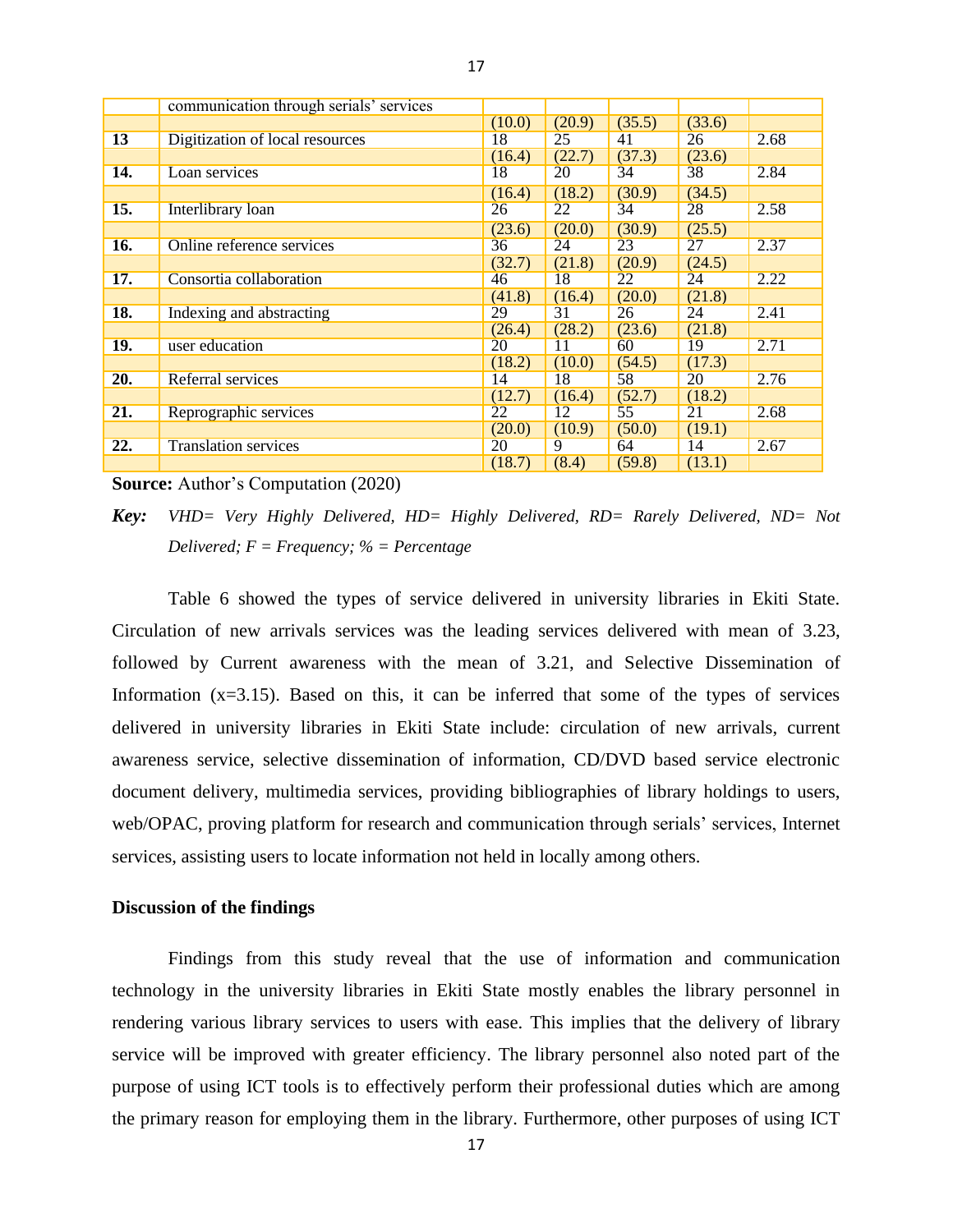are to help to avoid duplication of effort in the library, to carry out academic research with ease, to search for information and render Internet services to users, and to prepare official documents with ease, etc. Invariably, ICT will greatly simplify the acquisition, organization, storage, retrieval, provision, and usage of information and as well influenced access to a range of current information resources in university libraries. Aina (2004) posits that there is efficiency in resources organization as delivery and dissemination of information have become effective and easy. Repetitive and routine tasks in the library have been eliminated. Internet access enables libraries to locate information stored in other computers around the world on the web (websites). Digitization of library information resources, which converts print resources into electronic form, information can be accessed from anywhere at homes, offices, or any workstation connected to the Internet. ICT in university libraries in Nigeria is a way of improving on information services provided in libraries.

This study also shows that the ICT facilities used for service delivery in university libraries in Ekiti State include: photocopier, printer, computer, OPAC, Internet services, scanners, databases, email/instant messaging/chat, multimedia projector, social networking among others. This concord with Osuchukwu, Obuezie and Ogwuche (2017) findings, and the outcome of Akpoo (2019) on the ICT tools available in the library for library services. It also agrees with Adeniran et al. (2020) that carried out an investigation on uses and application of ICT using University of Nigeria Nsukka (UNN). Their findings showed that the facilities mostly used are OPAC, Internet and virtual library.

On the frequency of using of ICT facilities for service delivery in university libraries, it was revealed that photocopier, printers, and computer were mostly used on daily basis, with the scanners, while database and the Internet are mostly used on weekly basis. Some of the ICT facilities are utilized both on daily and weekly basis, while ICT facilities like RSS feed, Listservs, and Wiki are never used or utilized on monthly basis if used at all. In order word, the frequency of ICT use for service delivery in university libraries in Ekiti State is moderate, implying that it is not frequently used due to technological knowhow by library personnel. The findings agree with that of Osuchukwu, Obuezie and Ogwuche (2017) who stated that student utilized the ICT facilities and resources available frequently and to a very great extent. It is also in line with Aiyebelehin, Ikenwe, and Okpetu (2017) findings that discovered that library staff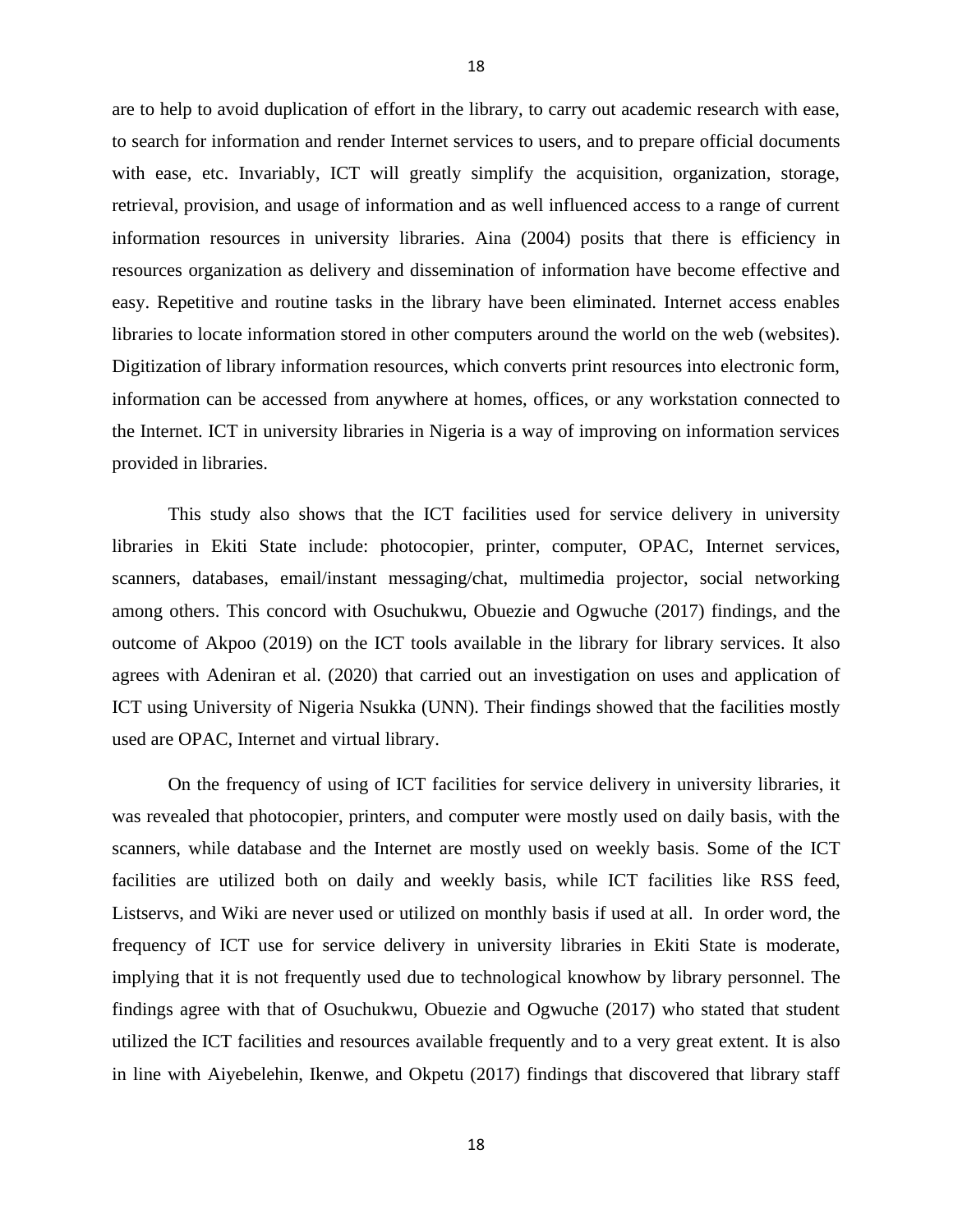used computers on daily basis, while computers connected to Internet, CD-ROM, OPACs, E-Books, and Printer are used on daily and weekly basis in the process of service delivery.

The study also discovered that circulation of new arrivals services was the leading services delivered, followed by current awareness, and the selective dissemination of information, among others, by staff of the libraries. While the consortium collaboration, online reference services, and interlibrary loan were not often rendered. This position is different from the findings of Fidelis (2018) who stated that virtual desk services are the services mostly performed by the staff, followed by provision of electronic resources and databases, and chat with a librarian. It did not also conform to the findings of Ivwighreghweta (2013) that the services and operations in library where ICT are mostly being used are in the area of acquisition of library materials, followed by the use of the Online Public Access Catalogue Services to their users. However, what is clear from the study is that the types of services delivered in university libraries in Ekiti State include: circulation of new arrivals, current awareness service, selective dissemination of information, CD/DVD based service electronic document delivery, multimedia services, providing bibliographies of library holdings to users, web/OPAC, proving platform for research and communication through serials' services, Internet services, assisting users to locate information not held in locally among others. This finding supports a study of Singh and Arora (2015), which investigated library services and their resources in the state of Haryana, India. It found out that all of the university libraries offered a range of services which included current awareness service, selective dissemination of information, photocopy service, bibliography service, document delivery service, interlibrary loan (ILL) service, reference service, circulation, membership, OPAC/Web OPAC services.

#### **Conclusion**

Service delivery by library personnel in university libraries is fundamental to the quality of university education. The objective of service delivery in university libraries is to ensure that the information needs of users are met through effective and efficient provision of information services and resources in the library, for research, learning, and teaching. The study aims to examine the use of information and communication technology as correlates of service delivery by library personnel in Ekiti State universities, Nigeria. Finding shows there are various and important reason of using ICT by library personnel in the libraries. The ICT facilities used for service delivery in university libraries in Ekiti State are photocopier, printer, computer, OPAC,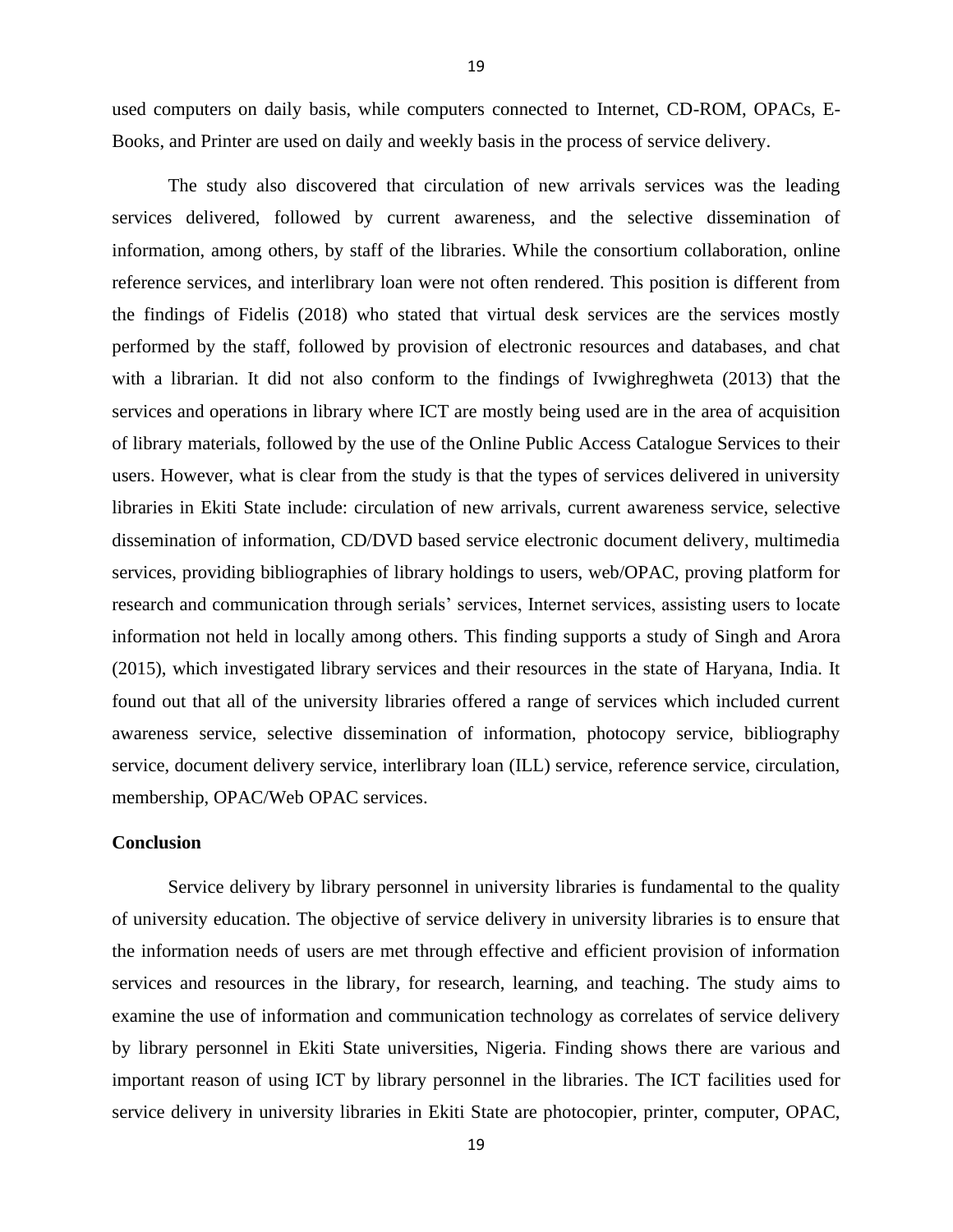Internet services, scanners, databases, UPS, email/instant messaging/chat, multimedia projector, social networking among others, while the frequency of ICT use for service delivery in university libraries moderate. The study also discovered that circulation of new arrivals services was the leading services delivered, followed by current awareness, and the selective dissemination of information, among others, by staff of the libraries. In essence, the relevance of ICT in libraries cannot be ignored, as such, where ICT facilities are unavailable, much cannot be achieved in terms of quality service delivery by library personnel. This study resolved that the use of ICT facilities is germane to the quality of services delivered and there is a need for present-day library personnel to use ICT facilities to fulfill their professional obligations for effective service delivery.

#### **Recommendations**

Based on the findings, the following recommendations were made:

- 1. In order to boost and further improve the effective service delivery, more and up-to-date ICT facilities must be acquired and made available in the library.
- 2. To further improve the usage of ICT facilities, there is need for user orientation programmes by library management on the availability of ICT facilities, constant use of computer system and the Internet among academic librarians to enhance their proficiency.
- 3. In an attempt at improving the quality of service delivery among the library personnel, training and retraining of all categories of library staff should be organized on regular basis. The training should include needed skills and techniques for data input into the computer, internet surfing and using different telecommunication facilities to exchange information.
- 4. Further study could look at the impact of the application of ICT in library service delivery during crisis such as the COVID-19 pandemic, in Nigeria and other part of developing countries.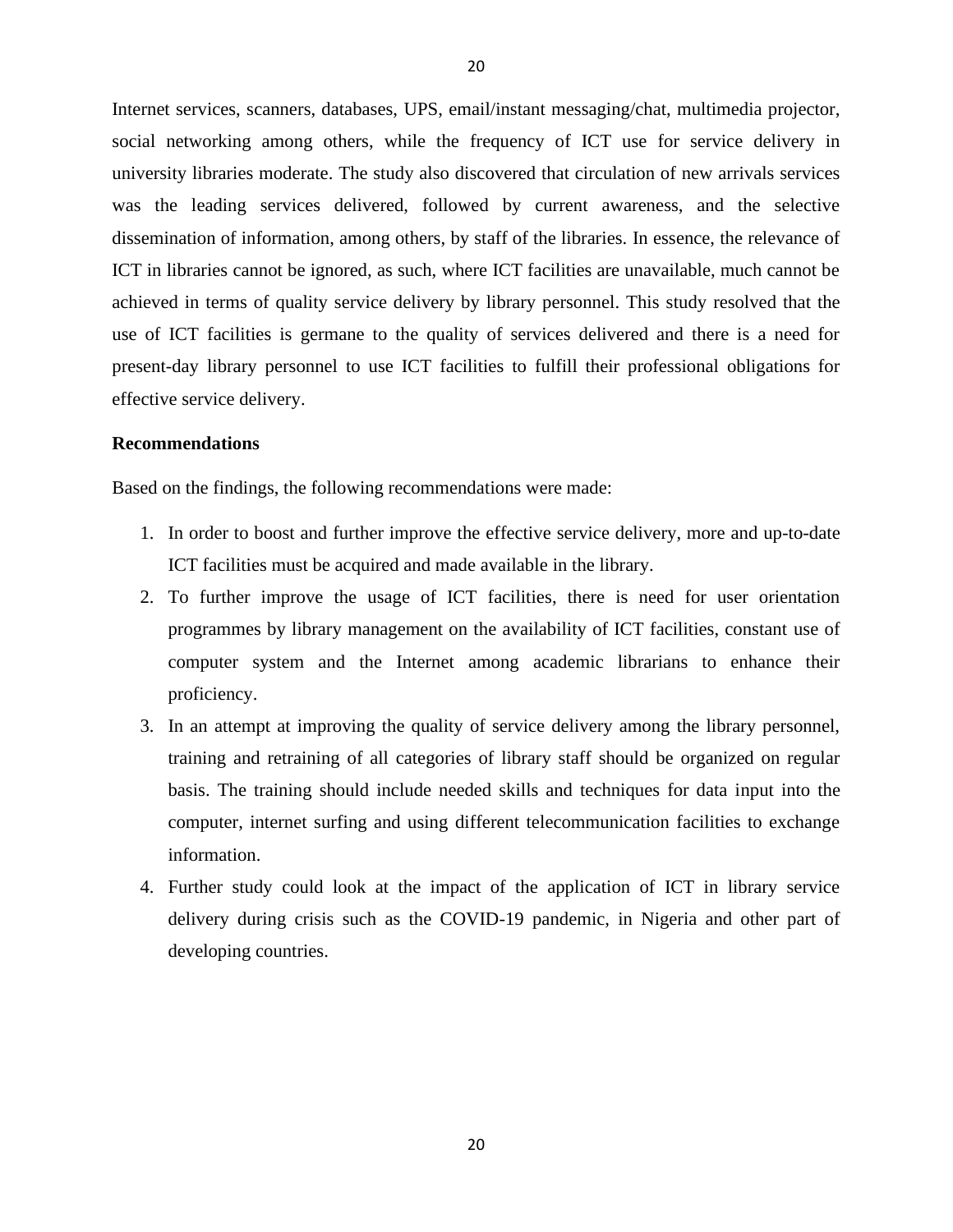#### **References**

- Adebayo, J.O. and Mabawonku, I. (2017), "Perception and Practice of Information Ethics by Librarians in four Higher Institutions in Oyo State, Nigeria"*, Library Philosophy & Practice (e-journal).* 1574. Pp. 1-31*,* available at: https://digitalcommons.unl.edu/cgi/viewcontent.cgi?article=4530&context=libphilprac (accessed 14 February 2021)
- Ademodi, D.T. and Adepoju, E.O. (2009), "Computer skill among librarians in academic libraries in Ondo and Ekiti State, Nigeria", *Library Philosophy and Practice (e-journal),*  available at:  $\overline{a}$  at:  $\overline{a}$  at: http://digitalcommons.unl.edu/cgi/viewcontent.cgi?article=1273&context=libphilprac (accessed 10 June 2020)
- Adeniran, C.O., Nwalo, K.I.N., and Ajani, Y.A. (2020), "Application of Information and Communication Technology in Academic Libraries in Kwara State, Nigeria: Progress and Challenges", *Middle Belt Journal of Library and Information Science*, Vol. 18.
- Agboola, B. and Shaibu, R. (2019), "Impact of ICT on information retrieval system in academic libraries: the experience of Federal University Gashua Library, Yobe State, Nigeria", *Library Philosophy and Practice*, pp. 1-15, available at: https://digitalcommons.unl/edu/libphilprac/2350 (accessed 12 February 2021)
- Agim, N.C., Iroeze, P.C, Osuji, C.E., and Obasi-Haco, C. (2018), "Level of availability and utilization of ICT facilities by students: A case study of Federal Polytechnic Nekede, Owerri, Imo State, Nigeria", *International Journal of Library and Information Studies,* Vol. 4 No. 3, pp. 26-39.
- Aina, L.O. (2004), "Coping with the challenges of library and information delivery services: The need for institutionalized professional development", *Nigerian Library Association Conference Proceedings 2004*.
- Aiyebelehin, J.A., Ikenwe, I.J., and Okpetu, C. (2017), "Service Delivery by Librarians in University Libraries in Edo State", *Journal of Applied Information Science and Technology,* Vol. 10 No. 2, pp. 42-48.
- Akpoo, B.V. (2019), *Application of Information and Communication Technology for effective Library Service delivery in academic libraries in Benue State, Nigeria*. Unpublished Thesis submitted to the Department of Educational Foundations and General Studies Federal University of Agriculture, Makurdi.

Amuche, C.I. and Solomon, A.I. (2014), "An assessment of ICT competence among teachers of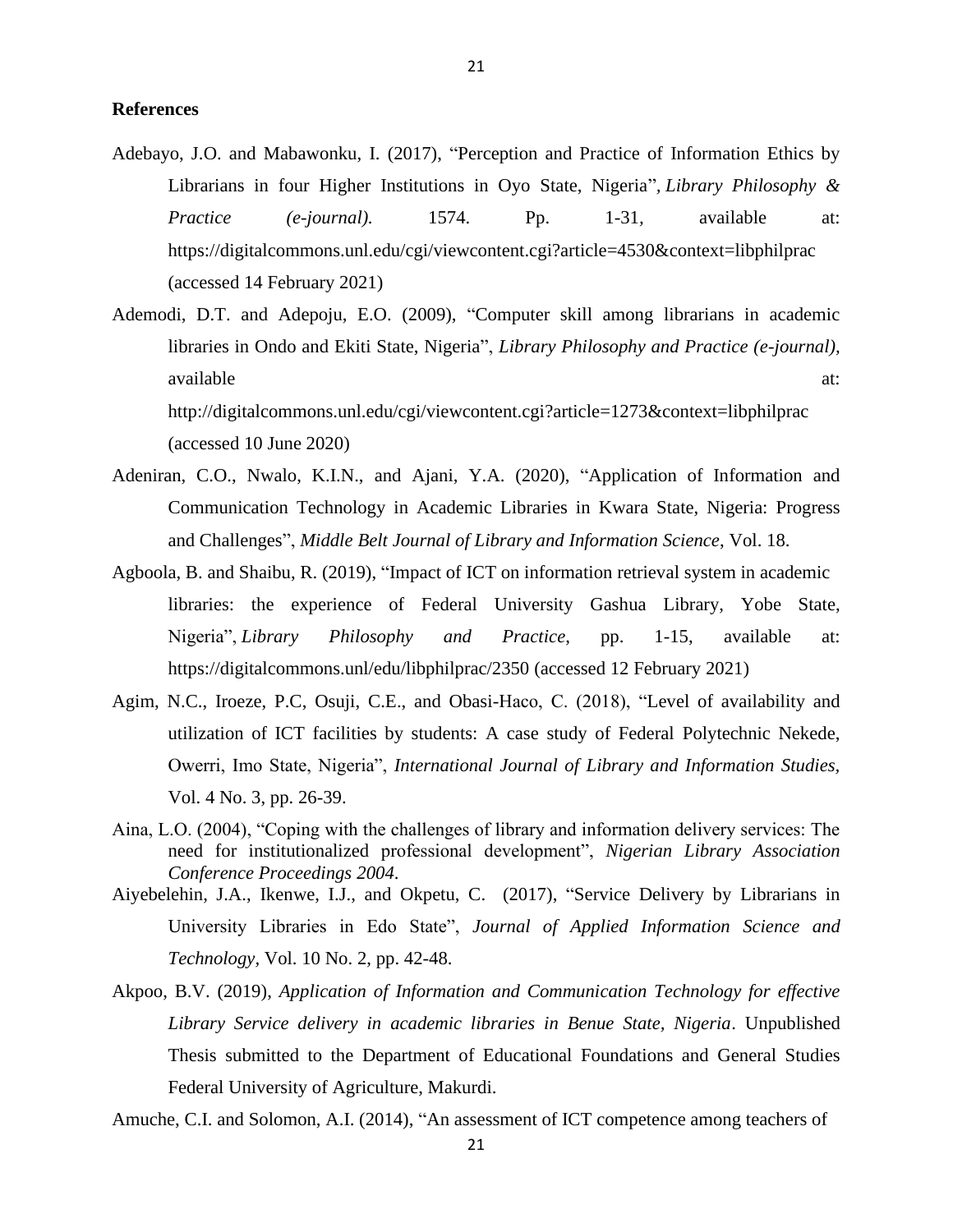Federal Unity Colleges in North Central Geo-political of Nigeria", *American International Journal of Research in Humanities, Arts and Social Sciences*, Vol. 2, available at: http://iasir.net/AIJRHASSpapers/AIJRHASS14-158.pdf (accessed 15 November 2019)

- Awotona, S.O. (2019), "Use of Information and Communication Technology by post basic Midwifery Students. A case study of Oyo state college of Nursing and Midwifery, Eleyele, Ibadan", *Library Philosophy and Practice (e-journal),* available at: https://digitalcommons.unl/edu/libphilprac/229 (accessed 22 February 2021)
- Ayoku, O.A. and Okafor, V.N. (2015), "ICT skills acquisition and competencies of librarians", *The Electronic Library,* Vol. 33 No. 3, pp. 502-523, available at: http://dx.doi.org/10.1108/EL-08-2013-0155 (accessed 18 May 2019)
- Chukwueke, C. and Onuoha, J. (2019), "Emergent Trends in Library Services Delivery: The Application of Information and Communication Technologies in Academic Libraries", *Library Philosophy and Practice (e-journal).* 2602. available at: https://digitalcommons.unl.edu/libphilprac/2602/ (accessed 20 May 2021)
- Davis, F.D., Bagozzi, P.R., and Warshaw, P. (1989), "User acceptance of computer technology: A comparison of two theoretical models", *Management Science,* Vol. 35 No. 8*,* pp. 982‐ 1003.
- Dhanavandan, S. and Tamizhchelvan, M. (2014). "Role of Information Technology in Academic Libraries: Personal Computers to Cloud Computing". *International Journal of Advanced Library and Information Science,* Vol. 2 No. 1, pp. 62- 71.
- Ekere, J.N., Ewulum, O.E., Eze, M.E., Okpala, H.N., and Ebobo, M.E. (2019), "Utilization of Modern Technologies for Service Delivery in Special Libraries in South-East Nigeria", *Information Impact: Journal of Information and Knowledge Management,* Vol.10 No. 2, pp.139-152.
- Enakrire, R. T. and Ocholla, D.N. (2017), "Information and communication technologies for knowledge management in academic libraries in Nigeria and South Africa", *South African Journal of Information Management* Vol. 19 No. 1, pp. a750. https://doi.org/10.4102/sajim.v19i1.750
- Faboyinde, E.O. (2006), "The State of Information and Communication Technology (ICT) in Selected Libraries in Lagos and Ibadan Metropolis", Paper presented at the 44th Annual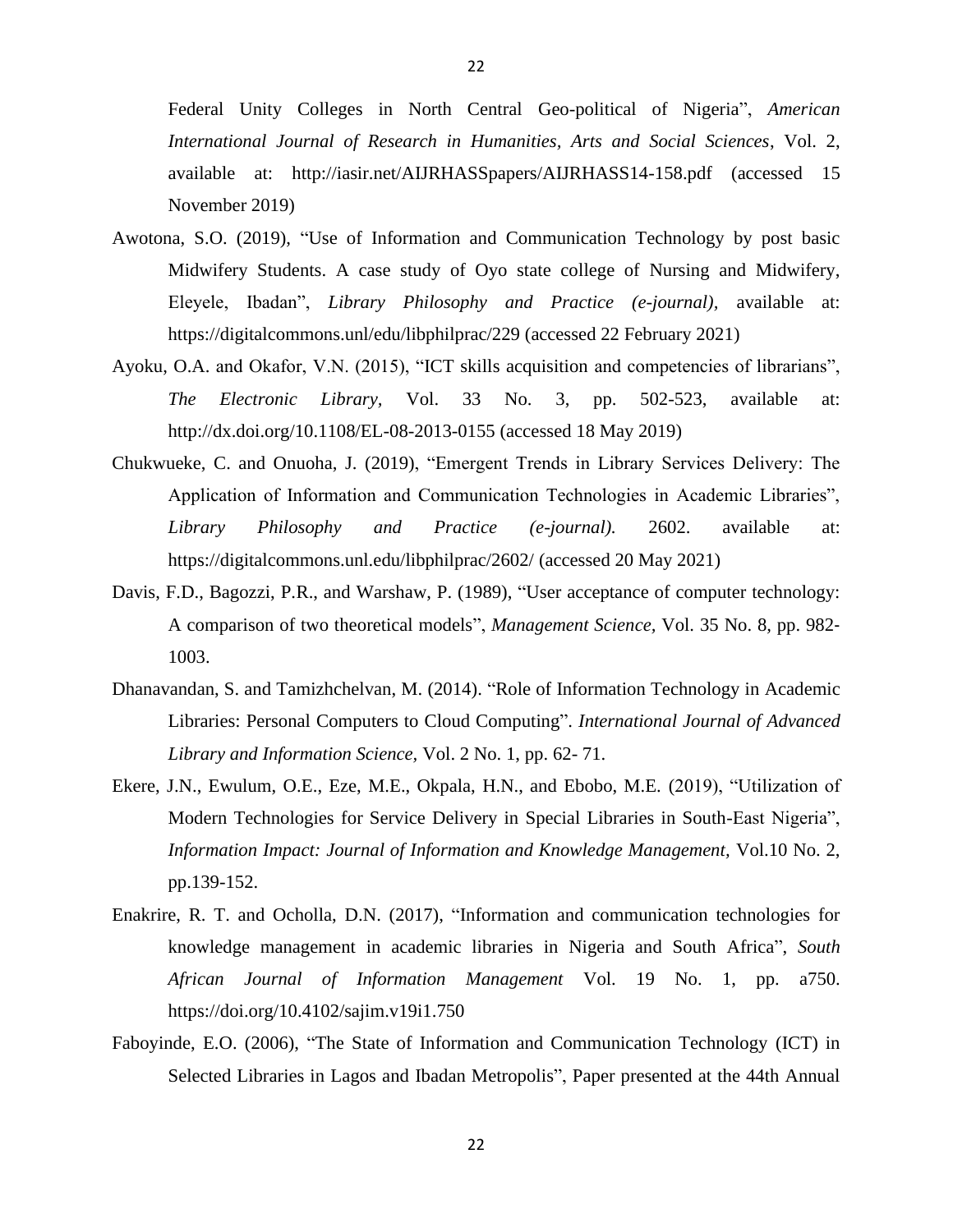Conference and Annual General Meeting of the Nigerian Library Association, Abuja: 61- 68.

- Fidelis, A. (2018), "Usage of Information and Communication Technology to Support Innovative Library Services in Universities: A Case of the University of Dar es Salaam Wilbert Chagula Library", *University of Dar es Salaam Library Journal,* Vol. 13 No. 2, pp. 3-17.
- Haneefa, M. (2007), "Application of information and communication technologies in special libraries in Kerala (India)", *Library Review,* Vol. 56 No. 7, pp. 603–620.
- *ICADL* (2010), "The role of digital libraries in a time of global change"*,* available at: https://www.springer.com/gp/book/9783642136542 (accessed 27 June 2013)
- Ivwighreghweta, O. (2013), "The Application of Information and Communication Technology on Academic Library Operations and Services in Nigeria", *International Journal of Digital Library Services,* Vol. 3 No. 1, pp. 12-22.
- Iyabode, M. O. (2015), "Availability and Use of Information and Communication Technology (ICT) Facilities by Staff of Tertiary Institutions' Libraries in Ondo and Ekiti States", *International Journal of Humanities and Cultural Studies,* Vol. 1 No. 4, pp.1-11. Available at: http://ijhcschiefeditor.wix.com/ijhcs (accessed 29 July 2021)
- Kodama, M. (2013), *Competing through ICT capability: Innovation in image communication.* Palgrave Macmillan, available at: https://link.springer.com/book/10.1057%2F9781137286932 (accessed 23 June 2015)
- Mairaj, M.I. and El-hadi, W.M. (2012), "Applications of information and communication technologies in libraries in Pakistan", *[Journal of Medical Library Association](https://www.ncbi.nlm.nih.gov/pmc/articles/PMC3411261/)*, Vol. 100 No. 3, pp. 218–222, available at: https://www.ncbi.nlm.nih.gov/pmc/articles/PMC3411261/ (accessed 02 November 2021)
- Mbofung, U. and Popoola, S.O. (2014), "Legal and ethical issues of information service delivery and library information science professionals in university libraries in Nigeria', *Library Philosophy and Practice* (e-journal)*.* available at: http://digitalcommons.unl.edu/libphilprac/1183 (accessed 16 February 2021)
- Mommoh, R.L. and Emmanuel, V. (2019), "Library Staff Utilization of Information and Communication Technology (ICT) for Service Delivery in Special Libraries in North Central Nigeria", *Information Impact: Journal of Information and Knowledge*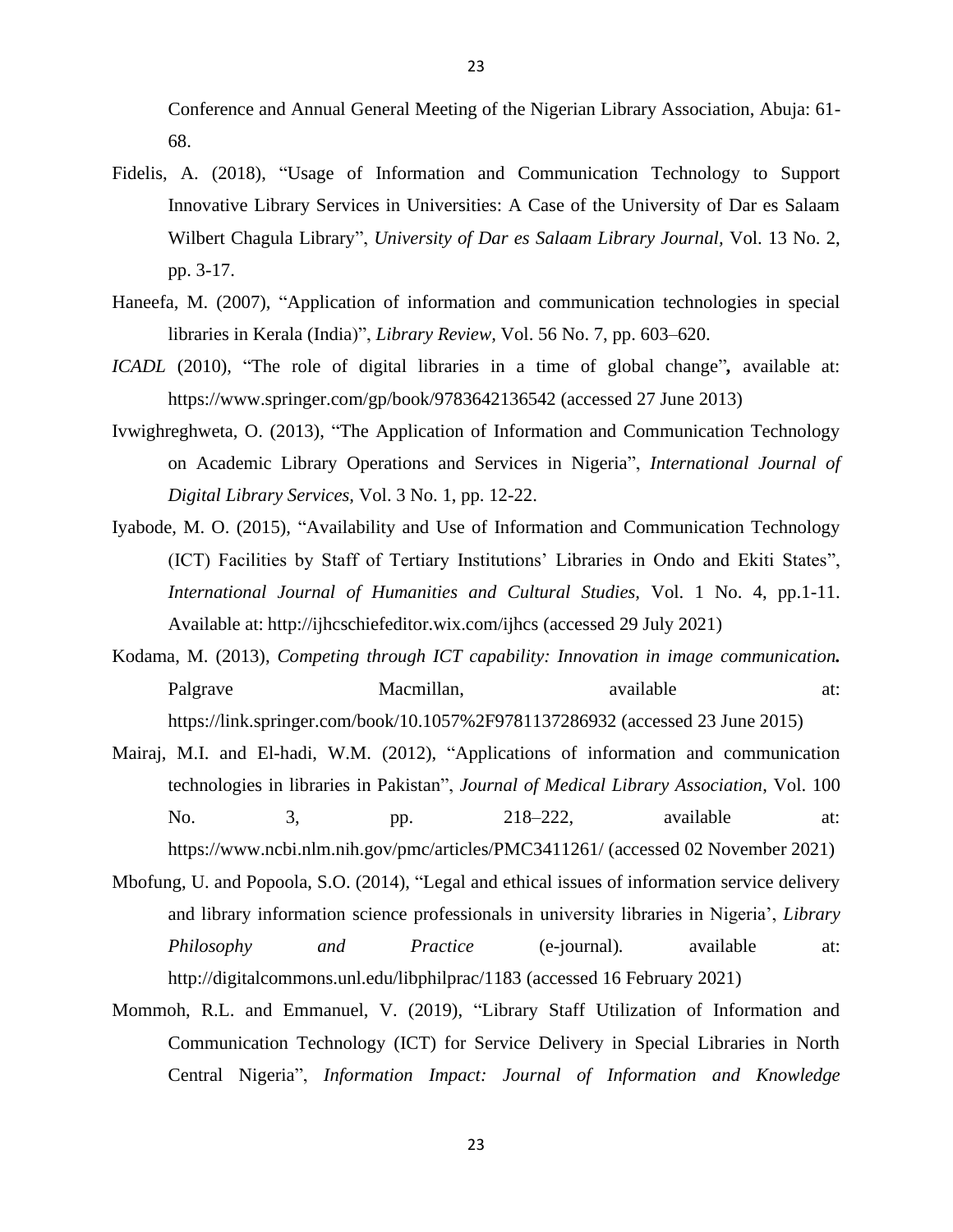*Management,* Vol*.* 10 No. 1, pp. 33-47, available at: https://www.ajol.info/index.php/iijikm/article/view/188366 (accessed 16 February 2021)

- Nwankwo, N.G., Ismaila, O.S., Seimode, D.F., and Eda, R. (2020, "Information and Communication Technology (ICT) in Nigerian Libraries for Sustainable Development Goals (SDG)", available at: https://digitalcommons.unl.edu/libphilprac/4474/ (accessed 22 March 2021)
- Odionye, C.M. (2016), "Uses and application of ICTs in Nigerian University Libraries: The case of University of Nigeria Nsukka (UNN)", *Research Journal of Mass Communication and Information Technology*, Vol. 2 No. 3, pp. 36-51.
- Ojedokun, A.A. and Victoria, N.O. (2015), "ICT skills acquisition and competencies of librarians", *The Electronic Library*, Vol. 33 No. 3, pp. 502– 523, available at: http://dx.doi.org/10.1108/EL-08-2013-0155 (accessed 18 February 2021)
- Onoriode, K., and Ivwighreghweta, O. (2011), "*Technologies for library automation: knowing the tool for library innovation*", A paper presented at the NLA Delta Conference in Agbor.
- Osuchukwu, N.P., Obuezie, A.C. and Ogwuche, G.O. (2017), "Availability and utilization of Information Communication Technology facilities in a private university in Nigeria: A case study of Madonna University, Nigeria", *Journal of Information and Knowledge Management,* Vol. 8 No. 3, pp. 16-25, available at: <https://dx.doi.org/10.4314/iijikm.v8i3.2> (accessed 03 December 2021)
- Oyedokun, T. T., Oyewumi, F. A., Akanbi, M. L., and Laaro, D. M. (2018), "Assessment of ICT Competencies of Library Staff in Selected Universities in Kwara State, Nigeria", *Library Philosophy and Practice (e-journal)*. 1797, available at: https://digitalcommons.unl.edu/libphilprac/1797 (accessed 12 February 2021)
- Sahin, I. (2006), "Detailed review of Rogers' diffusion of innovations theory and educational technology-related studies based on Rogers' theory", *The Turkish Online Journal of Educational Technology,* Vol. 5 No. 3, pp. 14–23*.*
- Saini, O. (2014), "Document delivery service by Central Library, Babasaheb Bhimrao Ambedkar University luck now*:* A Study", *Desidoc Journal of Library & Information Technology*  Vol. 34 No. 5, pp. 435-439.